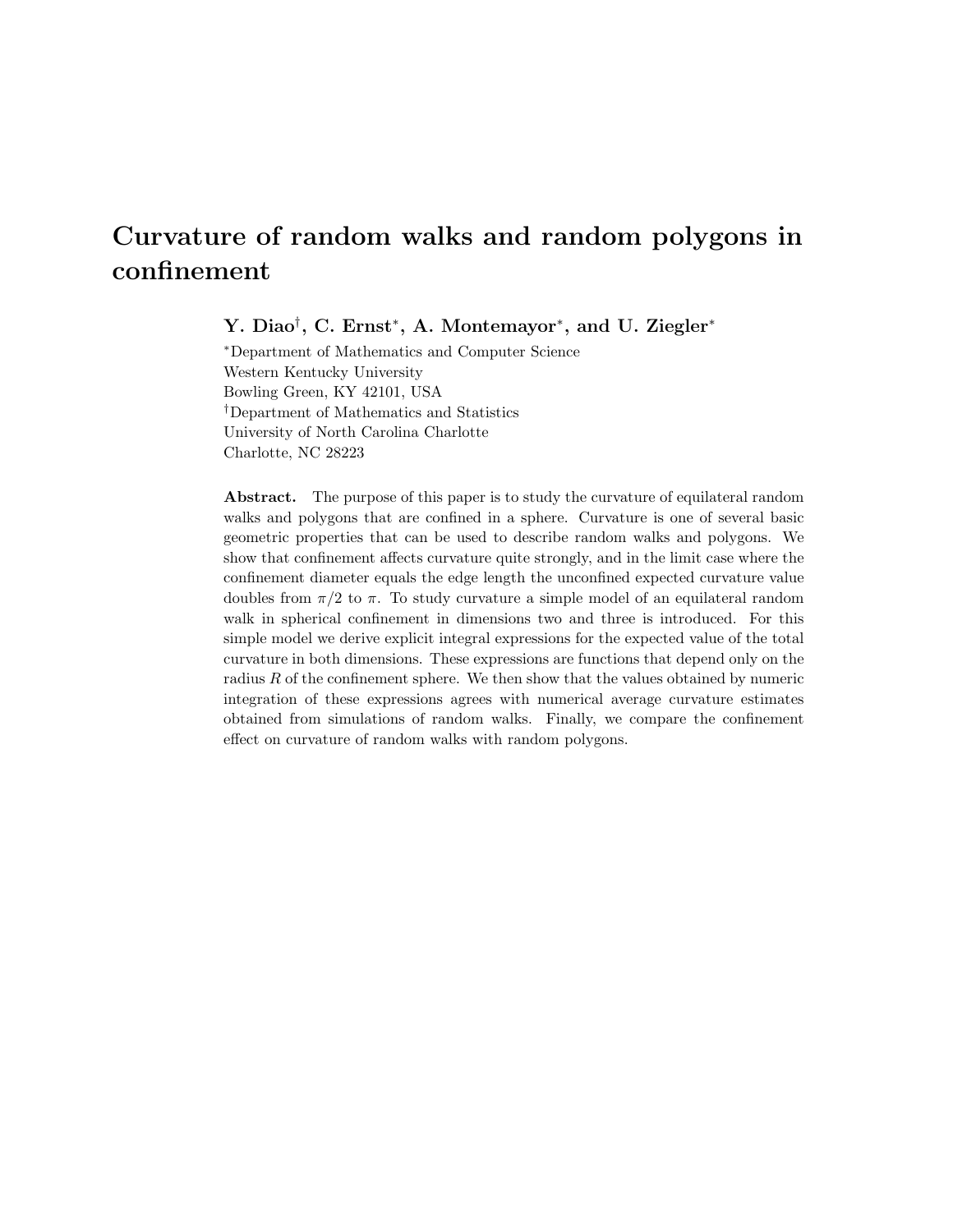## 1. Introduction

There have been numerous studies, both theoretical and numerical, on equilateral random polygons (also known as ideal random polygons), which are often used to model ring polymers under the  $\theta$ -conditions where polymer segments that are not in a direct contact neither attract nor repel each other. In addition there have been studies on geometric properties of random polygons. For example, the overall dimensions such as the average end-to-end distance or the average radius of gyration is known to scale with the number of segments n as  $\sqrt{n}$  [7, 8, 9, 18], the average crossing number grows as  $O(n \ln n)$  [2] and the average squared writhe is believed (with numerical and partial analytical evidence) to grow as  $O(n)$  [14]. Moreover, there are several generating methods that are well tested and efficient in generating random equilateral polygons such as the hedgehog method [6], the crankshaft method [12, 13], or the generalized hedgehog method [17]. These methods are all well tested and believed to generate non-correlated samples of equilateral random polygons. In the case of the generalized hedgehog method (developed by one of the PIs), a length n equilateral random polygon of length *n* can be generated in  $O(n)$  time [17].

The theory of confined random polygons is much less well developed, in particular there are only very few analytic results and mostly numerical studies. One example is a numeric study of the average crossing number [1]. In [3, 4, 5] the authors introduced models of equilateral random polygons in spherical confinement that are based on explicit probability density functions for each step of the generation process. These methods could allow for some analytic analysis and in this paper such an analysis is attempted for curvature. The motivation of such an equilateral random polygon model is the well known fact of the highly compact packing of genomic material (long DNA chains) inside living organisms observed in macromolecular self-assembly processes in the complex network of interactions that take place in every organism. Even in the case of a simple organism such as viruses, the DNA packing is of high density. For example, in the prototypic case of the P4 bacteriophage virus, the  $3\mu$ m-long double-stranded DNA is packed within a viral capsid with a caliper size of about  $50nm$ , corresponding to a 70-fold linear compaction [11]. Unlike equilateral random polygons without confinement, the confined equilateral random polygons have not been thoroughly studied and there are many unanswered questions, see for example [15] for the data on curvature of unconfined polygons. In this article we study the effects of confinement on the curvature of walks and polygons.

It is easy to understand that a random walk/polygon in confinement has a larger expected curvature value than its unconfined counterpart: the physical confinement condition forces the random walk/polygon to make more turns in order to avoid hitting the confining sphere. In the extreme case where the diameter of the confinement sphere is close to the edge length of the random walk/polygon, the walk/polygon has to make near 180 degree turns at each step hence the average curvature would be close to  $(n-1)\pi$  where n is the number of setments in the walk/polygon. On the other hand,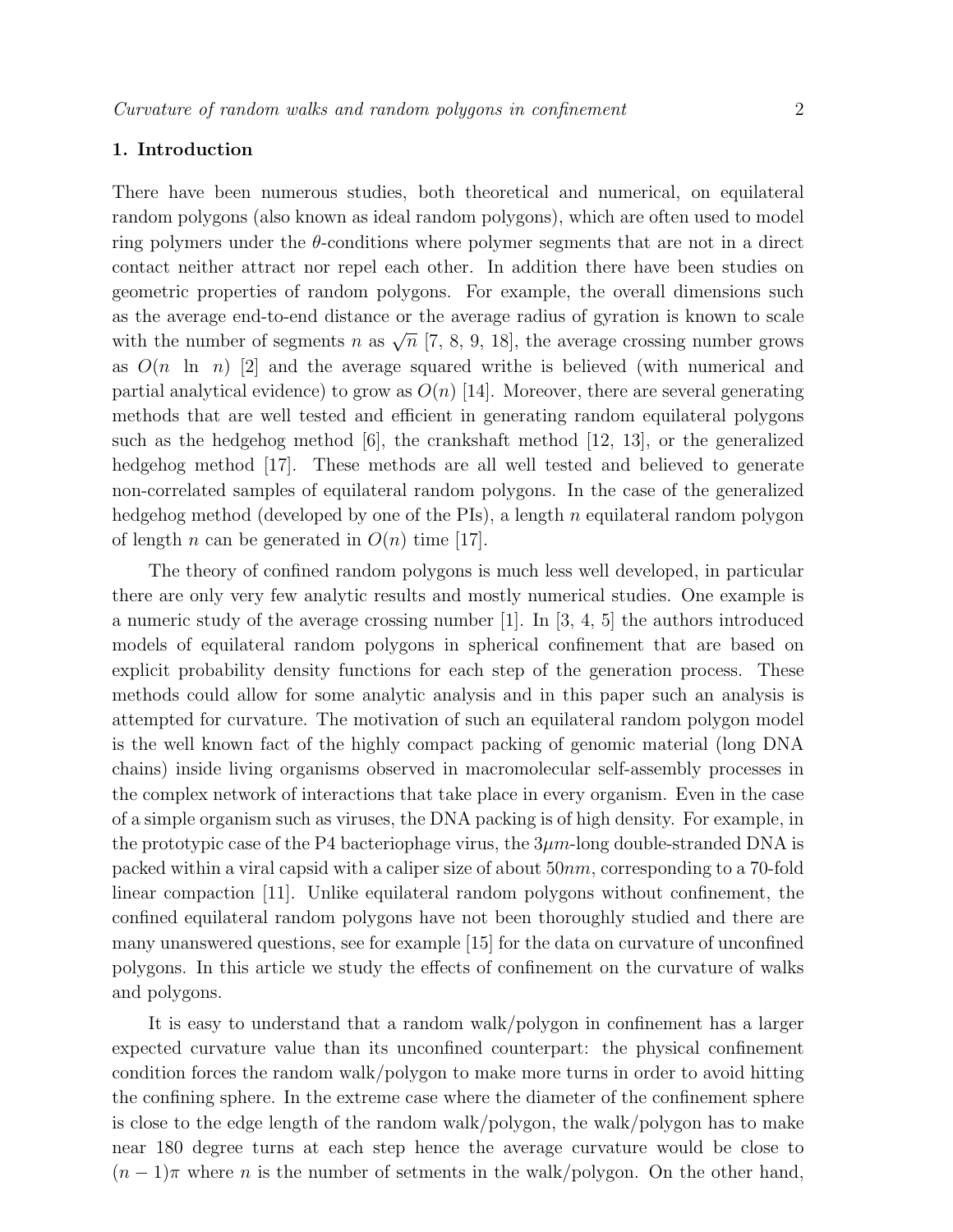if the confinement radius is large (for example comparable to the total length of the walk/polygon) and the starting point of the walk/polygon is far away from the confining boundary, then the walk/polygon behaves as if it is unconfined. In the unconfined case, the average curvature per vertex is precisely  $\pi/2$  for a random walk, except for the first and last vertices. Thus if the total length of the random walk is  $n$ , then its average curvature would be exactly  $(n-1)\pi/2$ . On the other hand, for an unconfined random polygon, its average curvature per vertex also approaches  $\pi/2$  as n approaches infinity, although its total average curvature is larger. In fact it has been shown in [10] that for large *n* the average curvature of an unconfined random polygon is close to  $n\pi/2 + 3\pi/8$ .

The generation methods of equilateral confined random polygons introduced in [3, 4, 5] all rely on the use of explicit probability density functions that guide the generation of the polygons step-by-step. However these probability density functions are quite complicated. Thus an explicit expression of the expected curvature for random polygons will be hard to derive, if it is at all possible. In this paper we try to investigate the mean curvature for random polygons using an indirect approach. Since the mean curvature of random polygons behaves like the mean curvature of random walks when the random polygons and the random walks approach the same vertex density in the confinement sphere, it is sufficient to study random walks in confinement instead. Since the probability density functions involved in the case of random walks are simpler, both the theoretical and numerical studies on the mean curvature of confined random walks are easier. By the results in [5], these results can then be used to make inference about the mean curvature of confined random polygons.

The paper is organized as follows: In Section 2, a simple model of a two-dimensional random walk in confinement is introduced and an explicit expression of the expected curvature is derived that only depends on the radius of confinement R. In Section 3 we do the same for a three-dimensional random walk model. Numerical results are presented in Section 4. We conclude the paper with some discussions on the mean curvature of confined random polygons and some open questions for potential future research in Section 5.

### 2. The expected curvature of two-dimensional confined random walks

## 2.1. The vertex distribution.

Let  $S \in \mathbb{R}^2$  be a confining circle with radius  $R > 1/2$  and consider an equilateral random walk  $W_k$  of length k confined in S. Let  $X_0, X_1, ..., X_k$  be the (consecutive) vertices of the random walk defined as a Markov chain where each  $X_{j+1}$  depends only on  $X_j$  in the following way: once  $X_j$  is chosen,  $X_{j+1}$  is chosen uniformly over the portion of the unit circle centered at  $X_j$  that is contained within S. We have the following theorem.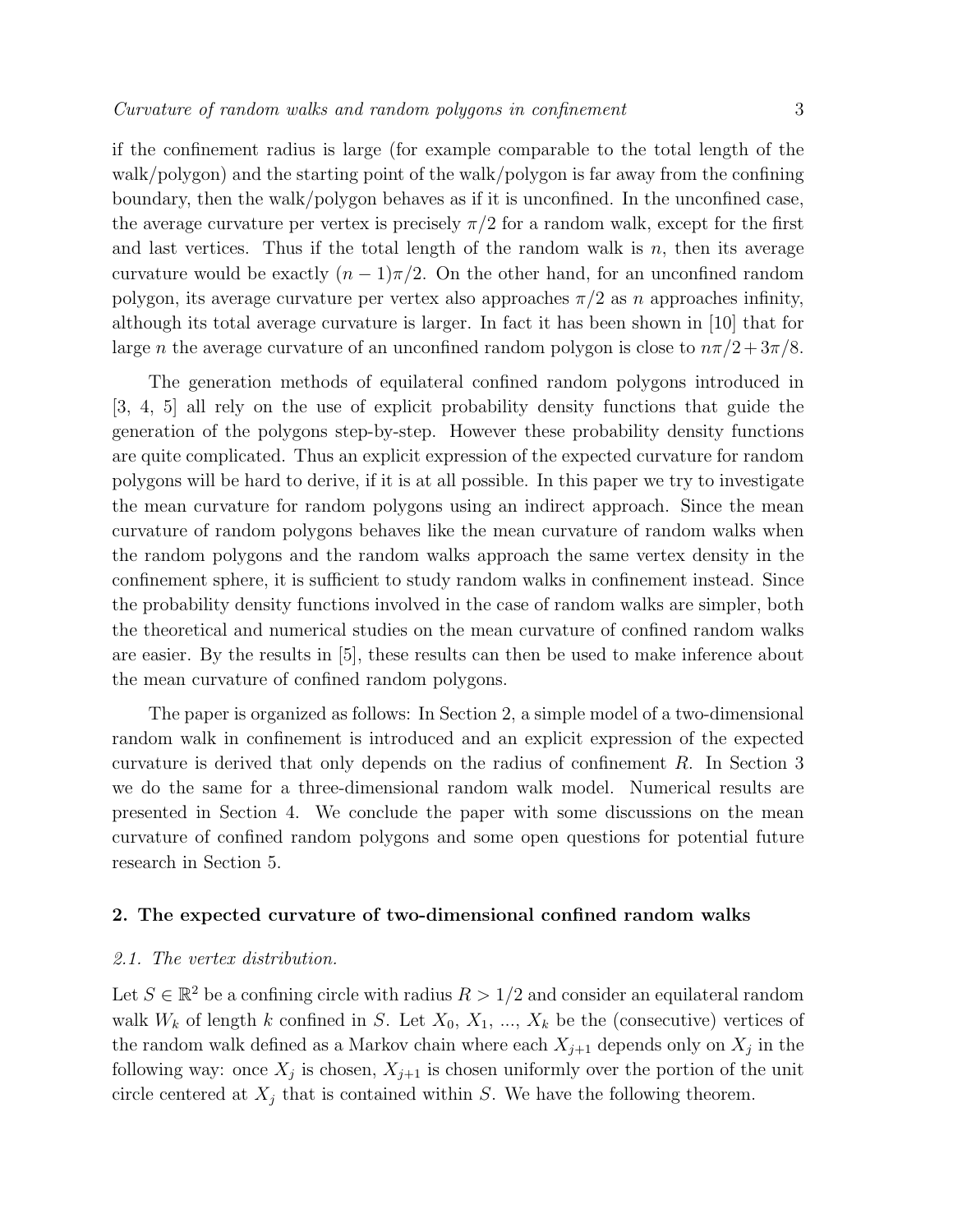**Theorem 1** Let  $f(r)$  be a probability density function defined by

$$
f(r) = \begin{cases} ar, & 0 \le r \le R - 1; \\ \frac{ar}{\pi} \cos^{-1} \left( \frac{1 + r^2 - R^2}{2r} \right), & |R - 1| < r \le R; \\ 0, & \text{otherwise} \end{cases}
$$

for  $1/2 < R$  where the constant a is chosen so that  $\int_0^R f(r) dr = 1$ . If the initial vertex  $X_0$  of a 2-dimensional random walk  $W_k$  is chosen with the distribution  $f(|X_0|)/(2\pi |X_0|)$ , then each vertex  $X_j$  of  $W_k$  follows the same distribution  $f(|X_j|)/(2\pi |X_j|)$ .

Notice that the constant  $a$  is defined by

$$
1/a = \int_0^{R-1} r dr + \int_{R-1}^R \frac{r}{\pi} \cos^{-1}(\frac{1+r^2 - R^2}{2r}) dr
$$

for  $R \geq 1$  and

$$
1/a = \int_{|R-1|}^{R} \frac{r}{\pi} \cos^{-1}(\frac{1+r^2 - R^2}{2r}) dr
$$

for  $1/2 < R < 1$ . However in both cases it can be shown (through elementary integration and algebraic manipulations) that

$$
a = \frac{4\pi}{4R^2 \sec^{-1}(2R) - \sqrt{4R^2 - 1}}.
$$

Proof. Given the way  $W_k$  is defined, it suffices to prove the following: Let X and Y be two random points in S that are a unit distance apart where  $X$  is chosen using the probability distribution  $f(|X|)/(2\pi|X|)$  and where Y is chosen using a uniform distribution over the portion of the unit circle centered at X that is contained in S. It now suffices to show that Y follows the same probability distribution as  $X$ .

Let  $g(u)$  be the probability density function of  $u = |Y|$ ,  $f(r)$  be the probability density function of  $r = |X|$  and let  $g(u|r)$  be the conditional probability density function of  $|Y| = u$  under the condition that  $|X| = r$ . We have:

$$
g(u) = \int_0^R g(u|r) f(r) dr.
$$

Note that  $g(u|r)$  for a fixed u is zero for values of  $r \notin [|u-1|, min\{u+1, R\}]$  and thus

$$
g(u) = \int_{|u-1|}^{\min\{u+1,R\}} g(u|r) f(r) dr.
$$
 (1)

Let  $\theta$  be the angle between  $\overrightarrow{XO}$  and  $\overrightarrow{XY}$ , where O is the center of S, then  $|Y|^2 = 1 + r^2 - 2r \cos \theta$ . If  $r \leq R-1$  the confining condition does not apply to Y and  $\theta$  is uniformly distributed, that is  $\theta \sim U[0, \pi]$ . If  $R - 1 < r \leq R$  the confining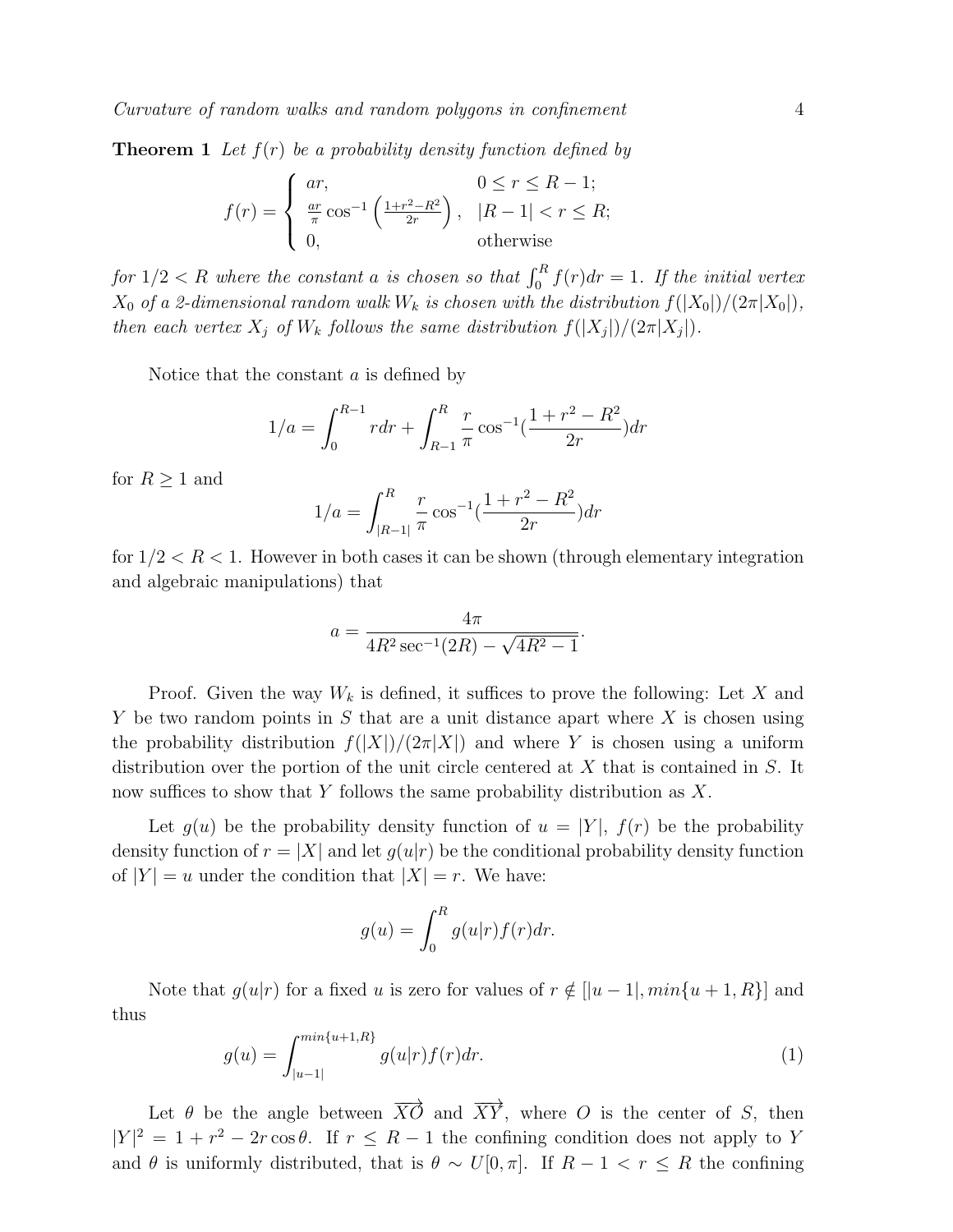condition applies to Y by forcing  $|Y| \leq R$  and thus  $\theta \sim U[0, \cos^{-1}(\frac{1+r^2-R^2}{2r})]$  $\frac{2-R^2}{2r}$ ). It follows that if  $r \leq R-1$ , then

$$
P(|Y| \le u|r) = P(1 + r^2 - 2r\cos\theta \le u^2)
$$

$$
= P(\cos\theta \ge \frac{1 + r^2 - u^2}{2r})
$$

$$
= \frac{1}{\pi}\cos^{-1}\left(\frac{1 + r^2 - u^2}{2r}\right).
$$

Differentiating with respect to  $u$  yields

$$
g(u|r) = g_1(u|r) = \frac{2u}{\pi\sqrt{4r^2 - (1+r^2 - u^2)^2}},
$$
\n(2)

where  $|r-1| \le u \le r+1$ .

On the other hand, if  $R - 1 < r \leq R$ , then

$$
P(|Y| \le u|r) = P(1 + r^2 - 2r\cos\theta \le u^2)
$$
  
=  $P(\cos\theta \ge \frac{1 + r^2 - u^2}{2r})$   
=  $\frac{\cos^{-1}\left(\frac{1 + r^2 - u^2}{2r}\right)}{\cos^{-1}\left(\frac{1 + r^2 - R^2}{2r}\right)}$ .

It follows that if  $R - 1 < r \leq R$ , then

$$
g(u|r) = g_2(u|r) = \frac{2u}{\cos^{-1}\left(\frac{1+r^2-R^2}{2r}\right)\sqrt{4r^2 - (1+r^2-u^2)^2}},\tag{3}
$$

where  $|r - 1| \le u \le R$ .

The integral (1) can now be written as the sum of two integrals of equations (2) and (3).

$$
g(u) = \int_{|u-1|}^{\min\{u+1,b_1\}} g_1(u|r) f(r) dr + \int_{\min\{u+1,b_1\}}^{\min\{u+1,R\}} g_2(u|r) f(r) dr,
$$
  
and  $R \to 1$ 

where  $b_1 = max\{R - 1, |u - 1|\}.$ 

Note that in the above equation if  $|u - 1| > R - 1$ , the the integral on the left is 0 since its upper and lower bound are identical. Similarly if  $u + 1 \leq R - 1$  then the integral on the right is zero. Thus the intervals for the two integrals are lined up with the intervals of  $f(r)$ . This allows us to combine the two integrals into one as follows:

$$
g(u) = \int_{|u-1|}^{\min\{u+1,b_1\}} g_1(u|r) f(r) dr + \int_{\min\{u+1,b_1\}}^{\min\{u+1,B\}} g_2(u|r) f(r) dr
$$
  
= 
$$
\int_{|u-1|}^{\min\{u+1,b_1\}} \frac{2u}{\pi \sqrt{4r^2 - (1+r^2-u^2)^2}} ar dr +
$$
  
+ 
$$
\int_{\min\{u+1,b_1\}}^{\min\{u+1,B\}} \frac{2u^{\frac{ar}{\pi}} \cos^{-1} \left(\frac{1+r^2-R^2}{2r}\right)}{\cos^{-1} \left(\frac{1+r^2-R^2}{2r}\right) \sqrt{4r^2 - (1+r^2-u^2)^2}} dr
$$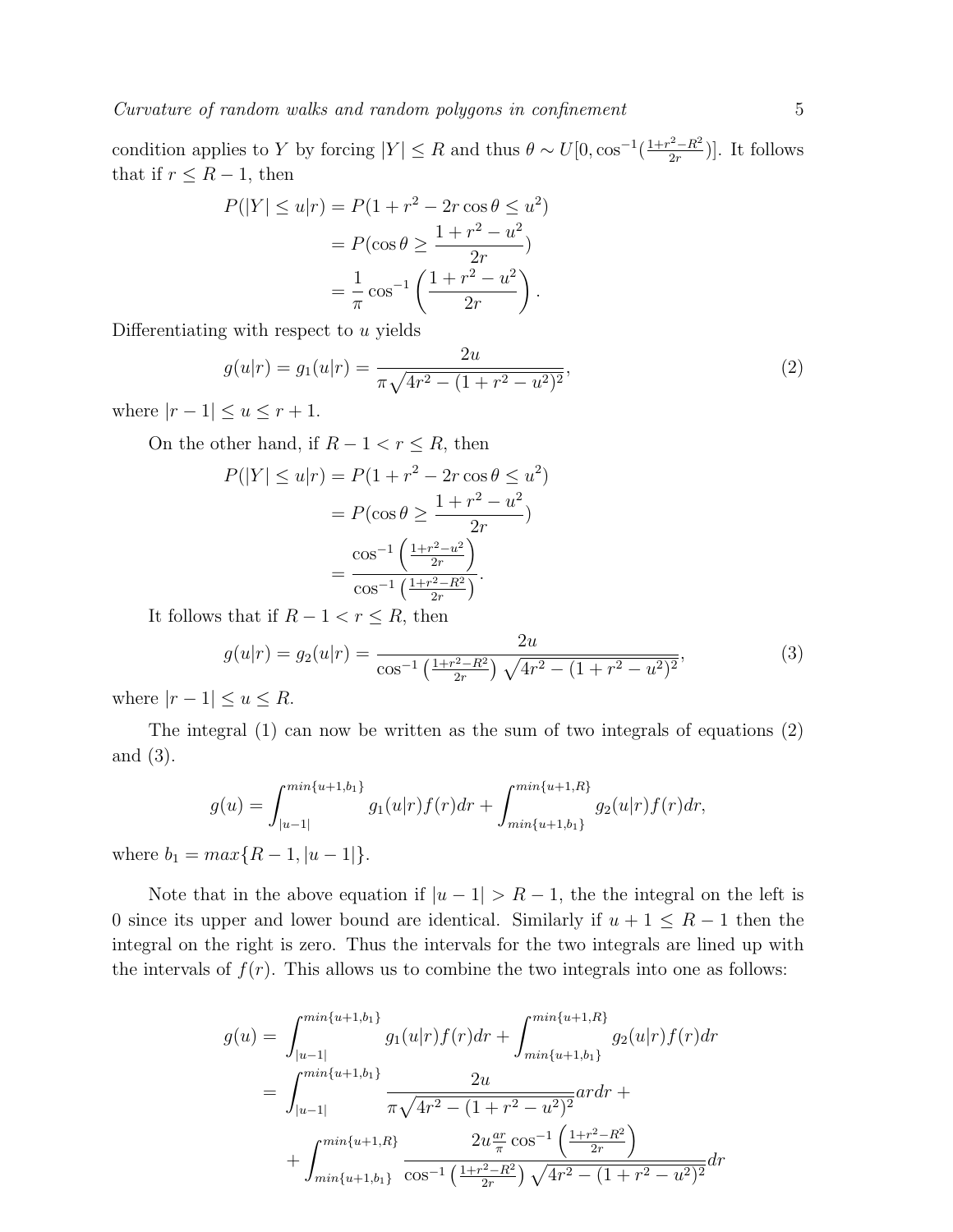Curvature of random walks and random polygons in confinement 6

$$
= \int_{|u-1|}^{\min\{u+1,b_1\}} \frac{2uar}{\pi \sqrt{4r^2 - (1+r^2 - u^2)^2}} dr + \int_{\min\{u+1,b_1\}}^{\min\{u+1,B\}} \frac{2uar}{\pi \sqrt{4r^2 - (1+r^2 - u^2)^2}} dr
$$

$$
= \int_{|u-1|}^{\min\{u+1,B\}} \frac{2uar}{\pi \sqrt{4r^2 - (1+r^2 - u^2)^2}} dr.
$$
(4)

To evaluate (4) we now consider two cases:

Case 1.  $0 \le u \le R - 1$ . In this case,  $min\{u + 1, R\}$  is always equal to  $u + 1$ . Thus we have

$$
g(u) = \int_{|u-1|}^{u+1} \frac{2u a r}{\pi \sqrt{4r^2 - (1 + r^2 - u^2)^2}} dr = au = f(u).
$$

Case 2.  $|R-1| < u \leq R$ . In this case,  $min\{u+1, R\}$  is always equal to R. Thus we have

$$
g(u) = \int_{|u-1|}^{R} \frac{2u a r}{\pi \sqrt{4r^2 - (1 + r^2 - u^2)^2}} dr
$$
  
=  $\frac{a u}{\pi} \cos^{-1}(\frac{1 + u^2 - R^2}{2u}) = f(u).$ 

This finishes the proof.  $\square$ 

Note that the the vertex distribution of the random walk generated by the probability density function of Theorem 1 is non-uniform. For  $R > 1$ , it is an increasing function for  $r < R - 1$  and is a decreasing function for  $R > r > R - 1$  as shown in Figure 1.



**Figure 1.** Left: The probability density function  $f(r)$  given in Theorem 1 with the confinement radius  $R = 3$ . The probability density function  $2r/R^2$  (corresponding to the uniform distribution in the confining circle) is plotted with the dashed line for comparison purposes. Right: The expected curvature between two consecutive edges as a function of the distance between the common vertex of the two edges to the center of the confining sphere (with  $R = 1.5$ ), see Theorem 2.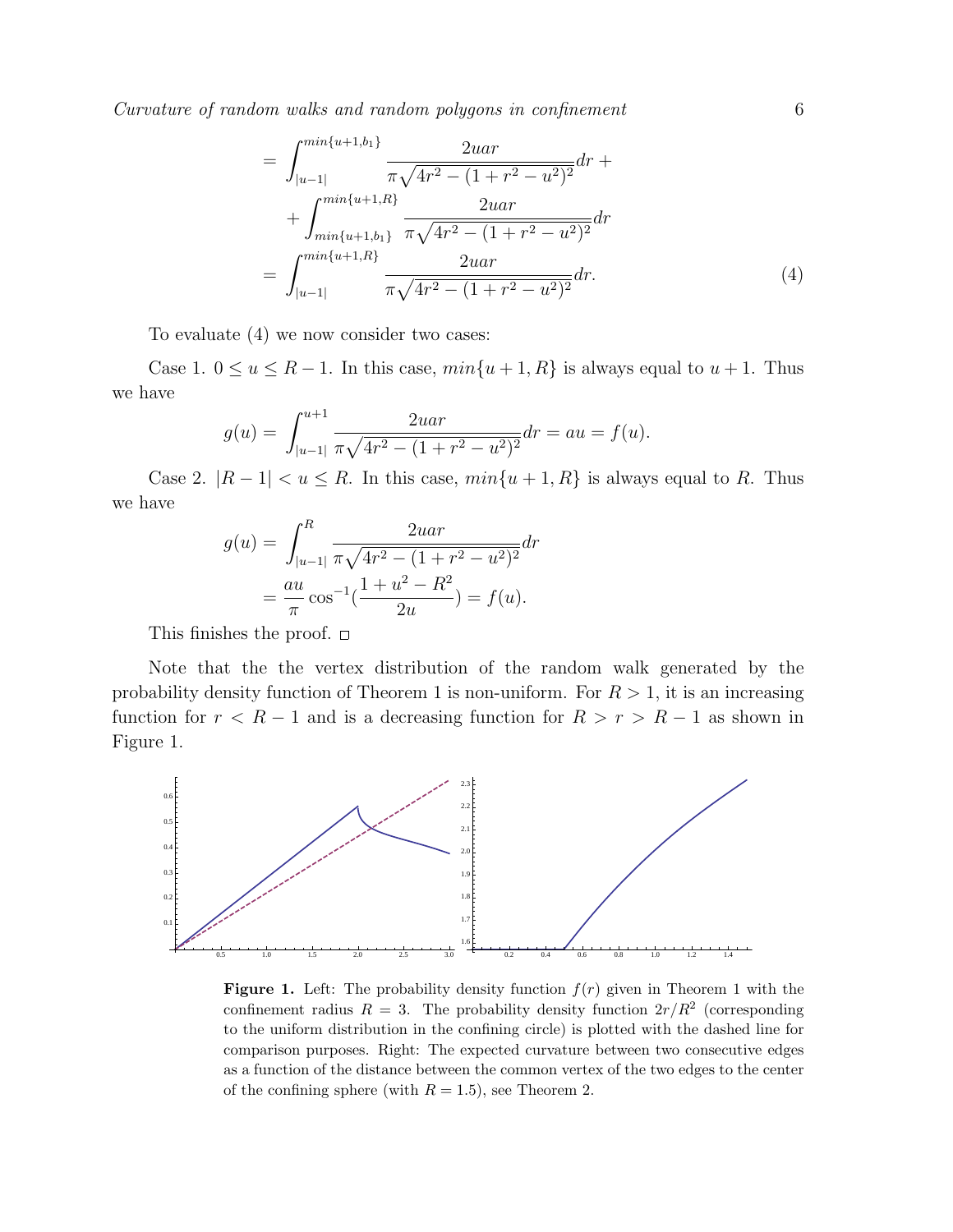#### 2.2. The curvature dependence on the distance of a vertex to the boundary.

Let  $c_j$  be the curvature between the  $(j-1)$ -th edge and the j-th edge, *i.e.*, the angle between  $\overrightarrow{X_{j-1}X_j}$  and  $\overrightarrow{X_jX_{j+1}}$ . Our next step is to derive an expression for  $E(c_j)$ , the average curvature at vertex  $X = X_j$ . Since the vertices share the same distribution, the two random vectors  $\overrightarrow{X_{j-1}X_j}$  and  $\overrightarrow{X_jX_{j+1}}$  can be generated by choosing  $X_j$  first following the distribution given in Theorem 1, then choosing  $X_{j-1}$  and  $X_{j+1}$  uniformly over the portion of the unit circle centered at  $X_j$  that is within the confining sphere S. For the sake of simplicity let  $X = X_j$ ,  $Y = X_{j-1}$  and  $Z = X_{j+1}$ . The corresponding mean curvature is actually label independent and only depends on  $r = |X|$  so we denote it by  $c_r$ . We now consider several different cases.

Case 1.  $R \ge 1$  and  $|X| = r \le R - 1$ . In this case there are no restrictions on the possible angles and  $E(c_r) = \pi/2$ .

Case 2.  $R \ge 1$  and  $R - 1 < |X| = r \le R$ . In this case the unit circle centered at X intersects the confining sphere S at two points (which are denoted by  $Q_1$  and  $Q_2$ ). The portion of the unit circle that is contained in S has length  $2\cos^{-1}\left(\frac{1+r^2-R^2}{2r}\right)$  $\frac{2-R^2}{2r}$  hence is spanned by an angle of the same measure. Since Y and Z are uniformly distributed on this part of the unit circle, they are uniquely determined by the angle measured from  $\overline{XQ_1}$  to  $\overline{XY}$  or  $\overline{XZ}$  respectively, following the direction of the arc that is within S. If we call these two angles  $\alpha$  and  $\beta$  respectively, then  $\alpha$ ,  $\beta$  are uniformly distributed over  $[0, 2\theta_{\text{max}}]$  where  $\theta_{\text{max}} = \cos^{-1}\left(\frac{1+r^2-R^2}{2r}\right)$  $\left(\frac{2-R^2}{2r}\right)$ . Furthermore,  $c_r = |\pi - |\beta - \alpha||$ . There are two subcases that require different treatment.

Subcase 2A.  $2\theta_{\text{max}} \leq \pi$ . In this case, $|\beta - \alpha| \leq \pi$  hence  $c_r = \pi - |\beta - \alpha|$ . Thus

$$
E(c_r) = E(\pi - |\beta - \alpha|) = \pi - E(|\beta - \alpha|)
$$
  
=  $\pi - \frac{1}{2\theta_{\text{max}}}\int_0^{2\theta_{\text{max}}}\left(\frac{1}{2\theta_{\text{max}}}\int_0^{2\theta_{\text{max}}}\left|\alpha - \beta|d\beta\right)d\alpha$   
=  $\pi - \frac{2\theta_{\text{max}}}{3} = \pi - \frac{2}{3}\cos^{-1}\left(\frac{1 + r^2 - R^2}{2r}\right).$ 

Subcase 2B.  $2\theta_{\text{max}} > \pi$ . This case is more complicated since it is possible that  $|\beta - \alpha| > \pi$  and in which case  $c_r = |\beta - \alpha| - \pi$  instead. Here we derive the probability distribution function of  $c_r$  directly. For  $0 \le t \le 2\theta_{\text{max}} - \pi$  (notice that  $2\theta_{\text{max}} - \pi \le \pi$ ) since  $\theta_{\text{max}} \leq \pi$ ) we have

$$
P(c_r \le t) = P(|\pi - |\beta - \alpha|| \le t) = P(\pi - t \le |\beta - \alpha| \le \pi + t)
$$
  
=  $P(|\beta - \alpha| \le \pi + t) - P(|\beta - \alpha| \le \pi - t).$ 

On the other hand, for any  $0 \leq s \leq 2\theta_{\text{max}}$ , we have

$$
P(|\alpha - \beta| \le s) = P(\beta - s \le \alpha \le \beta + s)
$$
  
= 1 - P(\alpha \ge \beta + s) - P(\alpha \le \beta - s)  
= 1 - P(\beta \ge \alpha + s) - P(\alpha \le \beta - s)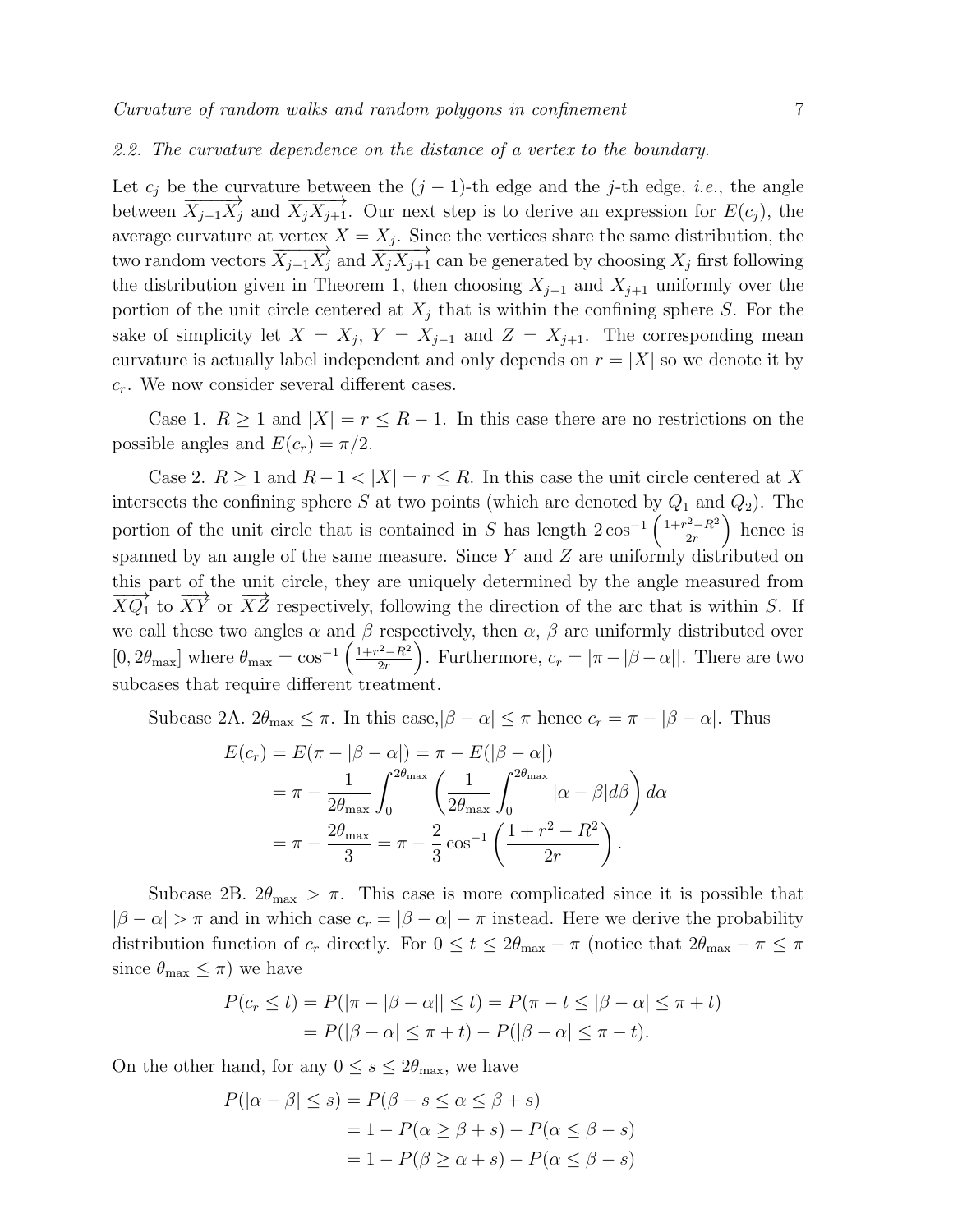Curvature of random walks and random polygons in confinement 8

$$
= 1 - 2P(\alpha \le \beta - s)
$$
  
=  $1 - \frac{(2\theta_{\text{max}} - s)^2}{4\theta_{\text{max}}^2} = \frac{s}{\theta_{\text{max}}} - \frac{s^2}{4\theta_{\text{max}}^2}.$ 

Thus

$$
P(c_r \le t) = P(|\beta - \alpha| \le \pi + t) - P(|\beta - \alpha| \le \pi - t)
$$
  
=  $\frac{(\pi + t)}{\theta_{\text{max}}} - \frac{(\pi + t)^2}{4\theta_{\text{max}}^2} - \frac{(\pi - t)}{\theta_{\text{max}}} + \frac{(\pi - t)^2}{4\theta_{\text{max}}^2} = \frac{2t}{\theta_{\text{max}}} - \frac{\pi t}{\theta_{\text{max}}^2}.$  (5)

For  $2\theta_{\text{max}} - \pi \le t \le \pi$ , using the fact that  $P(|\beta - \alpha| \le 2\theta_{\text{max}} + t) = 1$  and an argument similar to the above, we get

$$
P(c_r \le t) = 1 - \frac{\pi - t}{\theta_{\text{max}}} + \frac{(\pi - t)^2}{4\theta_{\text{max}}^2}.
$$
 (6)

Combining equations (5) and (6) we obtain the probability density function  $h(t)$  for the curvature  $c$ :

$$
h(t) = \begin{cases} \frac{2}{\theta_{\text{max}}} - \frac{\pi}{\theta_{\text{max}}^2}, & 0 \le t \le 2\theta_{\text{max}} - \pi\\ \frac{1}{\theta_{\text{max}}} - \frac{(\pi - t)}{2\theta_{\text{max}}^2}, & 2\theta_{\text{max}} - \pi \le t \le \pi. \end{cases}
$$

It now follows that

$$
E(c_r) = \int_0^{\pi} t \cdot h(t) dt = \frac{1}{3} (2\theta_{\text{max}} + \frac{3\pi^2}{\theta_{\text{max}}} - \frac{\pi^3}{2\theta_{\text{max}}^2} - 3\pi).
$$

Case 3.  $\frac{1}{2} < R \leq 1$ . If  $R \leq 1$ , for all vertices  $X_j$  of the random walk the following holds:  $1 - R \leq |X_j| \leq R$  and as before the maximal angle which can be achieved between the y-axis and any possible edge connected to X is  $\theta_{\text{max}} = \cos^{-1} \left( \frac{1 + r^2 - R^2}{2r} \right)$  $\frac{2-R^2}{2r}$  and  $\theta_{\text{max}} \leq \frac{\pi}{2}$  $\frac{\pi}{2}$ . Thus the derivation from case 2A applies.

We have now obtained the following theorem:

**Theorem 2** In a 2-dimensional random walk in a confining sphere of radius  $R$ , the expected curvature  $E(c_r)$  of a vertex X with  $|X| = r$  is given by: if  $R \geq 1$ 

$$
E(c_r) = \begin{cases} \frac{\pi}{2}, & 0 \le r \le R - 1\\ \frac{1}{3}(2\theta_{\text{max}} + \frac{3\pi^2}{\theta_{\text{max}}} - \frac{\pi^3}{2\theta_{\text{max}}^2} - 3\pi), & R - 1 < r \le \sqrt{R^2 - 1}\\ \pi - \frac{2\theta_{\text{max}}}{3}, & \sqrt{R^2 - 1} \le r \le R, \end{cases}
$$

and if  $1/2 < R < 1$ 

$$
E(c_r) = \begin{cases} 0 & 0 \le r \le 1 - R \\ \pi - \frac{2\theta_{\text{max}}}{3}, & 1 - R \le r \le R, \end{cases}
$$

where  $\theta_{\text{max}} = \cos^{-1} \left( \frac{1 + r^2 - R^2}{2r} \right)$  $rac{r^2-R^2}{2r}$ .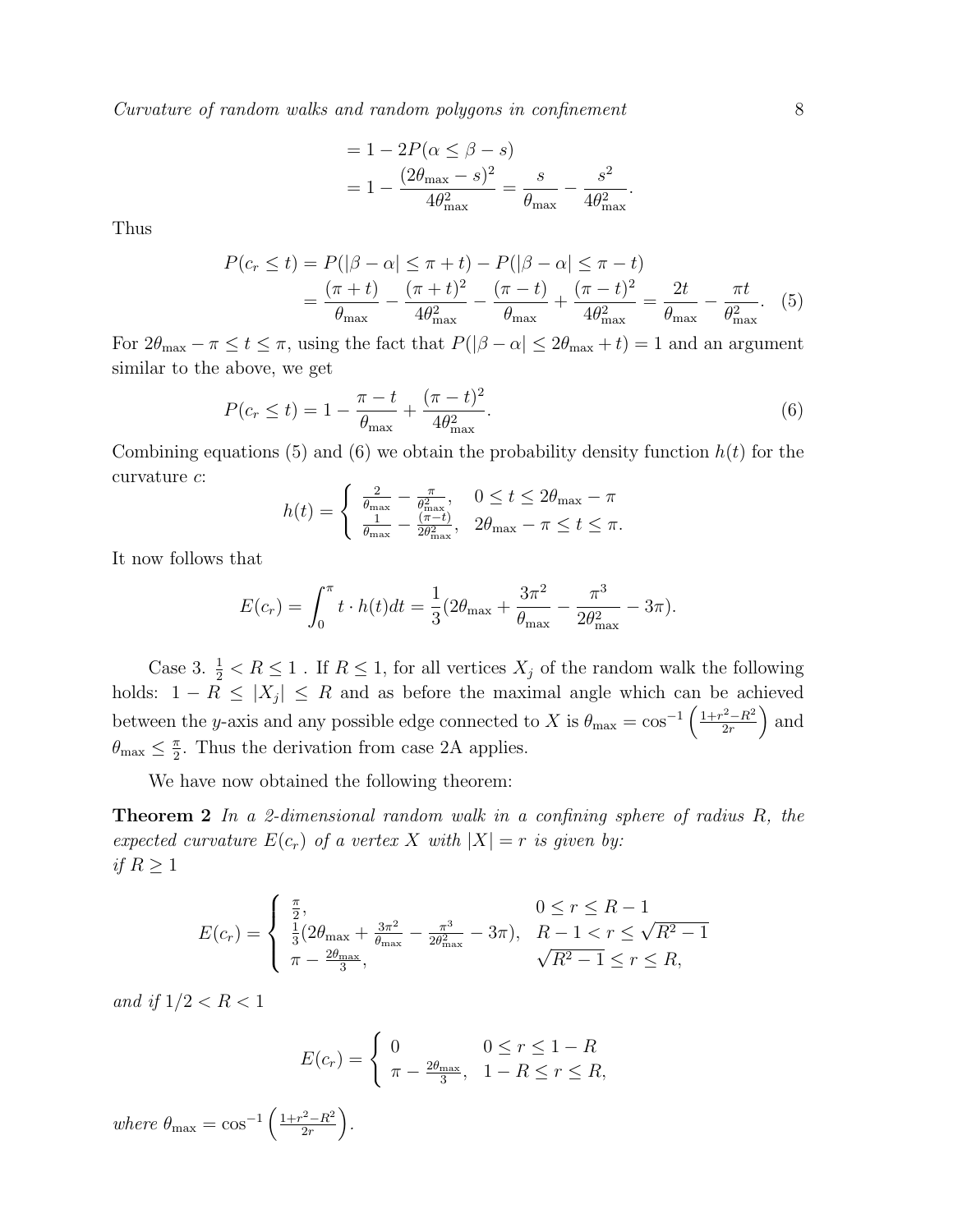Curvature of random walks and random polygons in confinement 9

The explicit expression of  $E(c_r)$  given in Theorem 2 shows how the mean curvature at a given vertex is affected by the distance of the vertex to the boundary of the confining circle and it enables us to compute the mean total curvature  $C_{2,n}(R)$  of a random walk of  $n$  edges confined in a circle of radius  $R$ :

$$
C_{2,n}(R) = (n-1) \int_{|\min\{0,R-1\}|}^{R} E(c_r) f(r) dr,
$$
\n(7)

where  $n$  is the number of edges of the random walk. This expression is also valid for values  $1/2 < R \leq 1$ . In this case the boundary of the integral simplifies and we obtain

$$
C_{2,n}(R) = (n-1) \int_{1-R}^{R} E(c_r) f(r) dr.
$$
 (8)

For the three dimensional case, unfortunately, an explicit expression like  $E(c_r)$  is no longer feasible and a different approach needs to be taken. In the following we present a different way to compute  $C_{2,n}(R)$ . It is not as intuitive as the above approach, but can be easily extended to the three dimensional case.

**Theorem 3** Let  $f(r)$  be as defined in Theorem 1, then the mean total curvature of a 2-dimensional walk with n edges in a confining sphere of radius  $R$  is

$$
C_{2,n}(R) = (n-1) \int_c^R \int_a^b \int_{-\pi}^{\pi} \cos^{-1}(\cos{(\alpha-\beta)}) h(\beta|r) g(r|s) f(s) d\beta dr ds,
$$

where  $\alpha = \cos^{-1} \left( \frac{s^2 - 1 - r^2}{2r} \right)$  $\left\{ \frac{a_{1}-r^{2}}{2r}\right\}$ ,  $c=\left\lfloor min\{0,R-1\}\right\rfloor$ ,  $a=\left\lfloor s-1\right\rfloor$ ,  $b=\min\{s+1,R\}$ , and

$$
h(\beta|r) = \begin{cases} \frac{1}{2\pi}, & -\pi \le \beta \le \pi \text{ and } \frac{1+r^2 - R^2}{2r} \le -1\\ \frac{1}{2\theta_{\text{max}}}, & -\theta_{\text{max}} \le \beta \le \theta_{\text{max}} \text{ and } -1 < \frac{1+r^2 - R^2}{2r} < 1 \end{cases}
$$

where  $\theta_{\text{max}} = \cos^{-1} \left( \frac{1 + r^2 - R^2}{2r} \right)$  $\left(\frac{2-R^2}{2r}\right)$  as defined before.

**Proof.** Consider three points along the random walk  $X_{k-1}$ ,  $X_k$ , and  $X_{k+1}$ . Set  $|X_{k-1}| = s$ ,  $|X_k| = r$ , the angle between  $\overrightarrow{X}_{k-1} \overrightarrow{X}_k$  and  $\overrightarrow{X_kO}$  as  $\alpha \in [0, \pi]$ , the angle between  $\overrightarrow{X_k X_{k+1}}$  and  $\overrightarrow{X_k O}$  as  $\beta \in [-\pi, \pi]$ , and finally the angle between  $\overrightarrow{X_{k-1} X_k}$ and  $\overline{X_k X_{k+1}}$  as  $\gamma \in [0, \pi]$  ( $\gamma$  equals to the curvature at  $X_k$ ), see Figure 2. We have  $\cos(\alpha) = (s^2 - 1 - r^2)/(2r)$  and  $\cos(\gamma) = \cos(\alpha - \beta)$ .

So the expected curvature for a confinement radius  $R$  over the sample space  $V$  is then

$$
\int_{V} \cos^{-1}(\cos(\alpha - \beta))h(\beta|r)g(r|s)f(s)d\beta dr ds
$$

where  $f(s)$  is given by Theorem 1 and  $g(r|s)$  is given in equations (2) and (3).  $h(\beta|r)$ , the density function of  $\beta$  given the fixed r, is the uniform distribution over the interval of possible choices for  $\beta$ . That is, if  $r \leq R-1$  then the confinement condition does not apply and  $\beta \sim U[-\pi, \pi]$ . If  $r > R-1$  the confinement condition applies and  $\beta \sim U[-\theta_{\text{max}}, \theta_{\text{max}}].$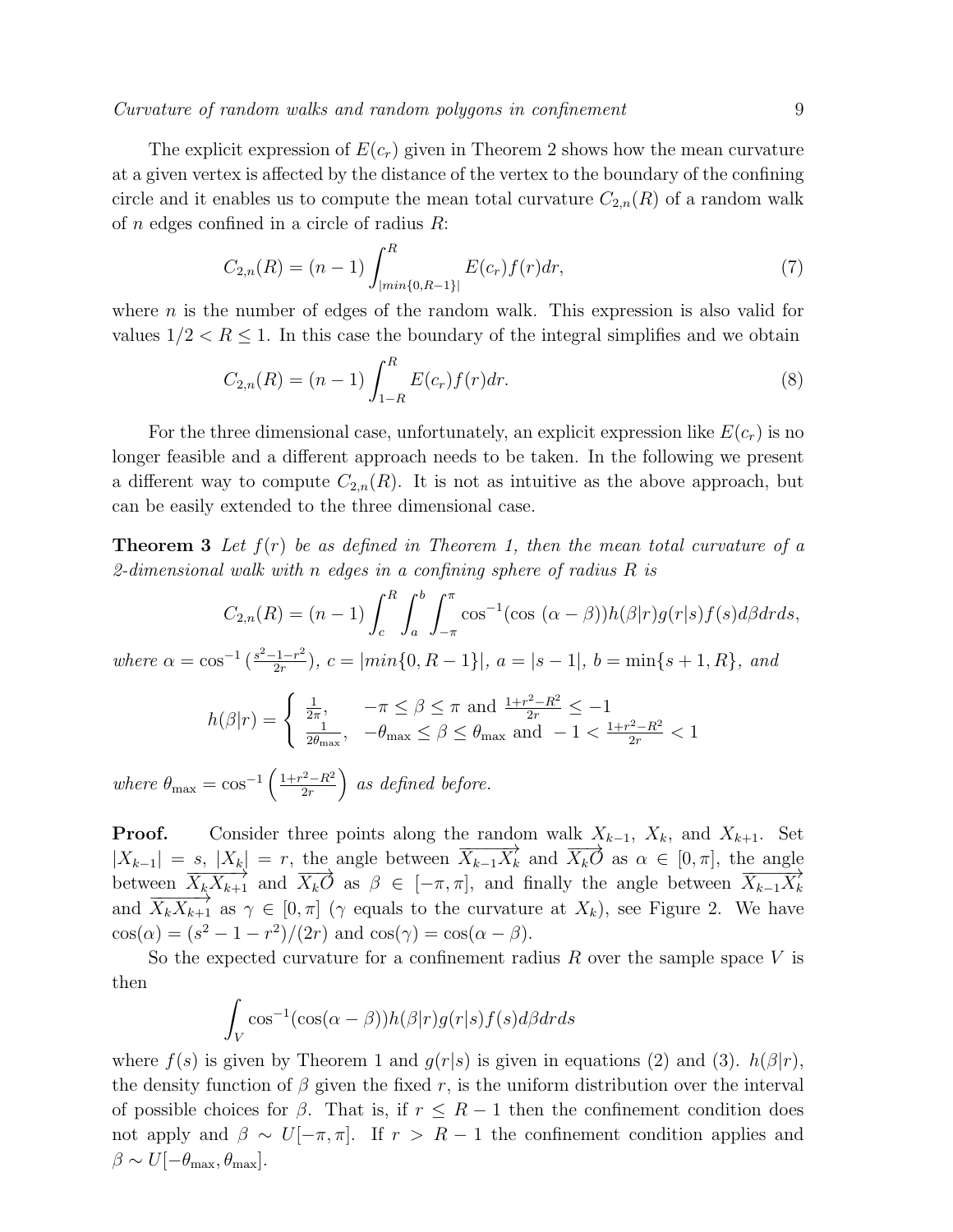

Figure 2. Shown are the three vertices  $X_{k-1}$ ,  $X_k$ , and  $X_{k+1}$  together with the angles  $\alpha$  and  $\beta$ . By rotational symmetry we can assume  $X_k$  is on the y-axis, and by reflectional symmetry we can assume that  $X_{k-1}$  is on the left side of the y-axis. For  $X_{k+1}$  two possibilities are shown one with a positive angle  $\beta$  and the second with a negative  $\beta$ indicated by the  $\pm$  symbol.

#### 3. The expected curvature of three-dimensional confined random walks

We now study the problem in three dimensions. Let  $S \in \mathbb{R}^3$  be a confining sphere with radius  $R > 1/2$  and consider an equilateral random walk  $W_k$  of length k confined in S. Let  $X_0, X_1, ..., X_k$  be the vertices of the random walk. Here, the random walk is defined as a Markov chain: each  $X_{j+1}$  depends only on  $X_j$  in the following way: once  $X_j$  is chosen,  $X_{j+1}$  is chosen uniformly over the portion of the unit sphere centered at  $X_j$  that is contained within S. In [5] the following Theorem is established:

**Theorem 4** Let  $f(r)$  be a probability density function defined by

$$
f(r) = \begin{cases} ar^2, & 0 < r \le R - 1; \\ \frac{ar}{4}(R^2 - (r - 1)^2), & R - 1 < r \le R; \end{cases}
$$

where  $a = 48/(16R^3 - 12R^2 + 1) = 48/((2R - 1)^2(4R + 1))$ . If the initial vertex  $X_0$  of  $W_k$  is chosen with the distribution  $f(|X_0|)/(4\pi |X_0|^2)$ , then each vertex  $X_j$  of  $W_k$  follows the same distribution  $f(|X_j|)/(4\pi |X_j|^2)$ .

Note the vertex distribution of the random walk generated by the probability density function of Theorem 4 is non-uniform. The density declines when  $r$  is close to R, see Figure 3.

Let the center of confining sphere  $S$  be the origin  $O$ . Consider three consecutive vertices  $X_{k-1}$ ,  $X_k$ ,  $X_{k+1}$  along the random walk. For the purpose of computing the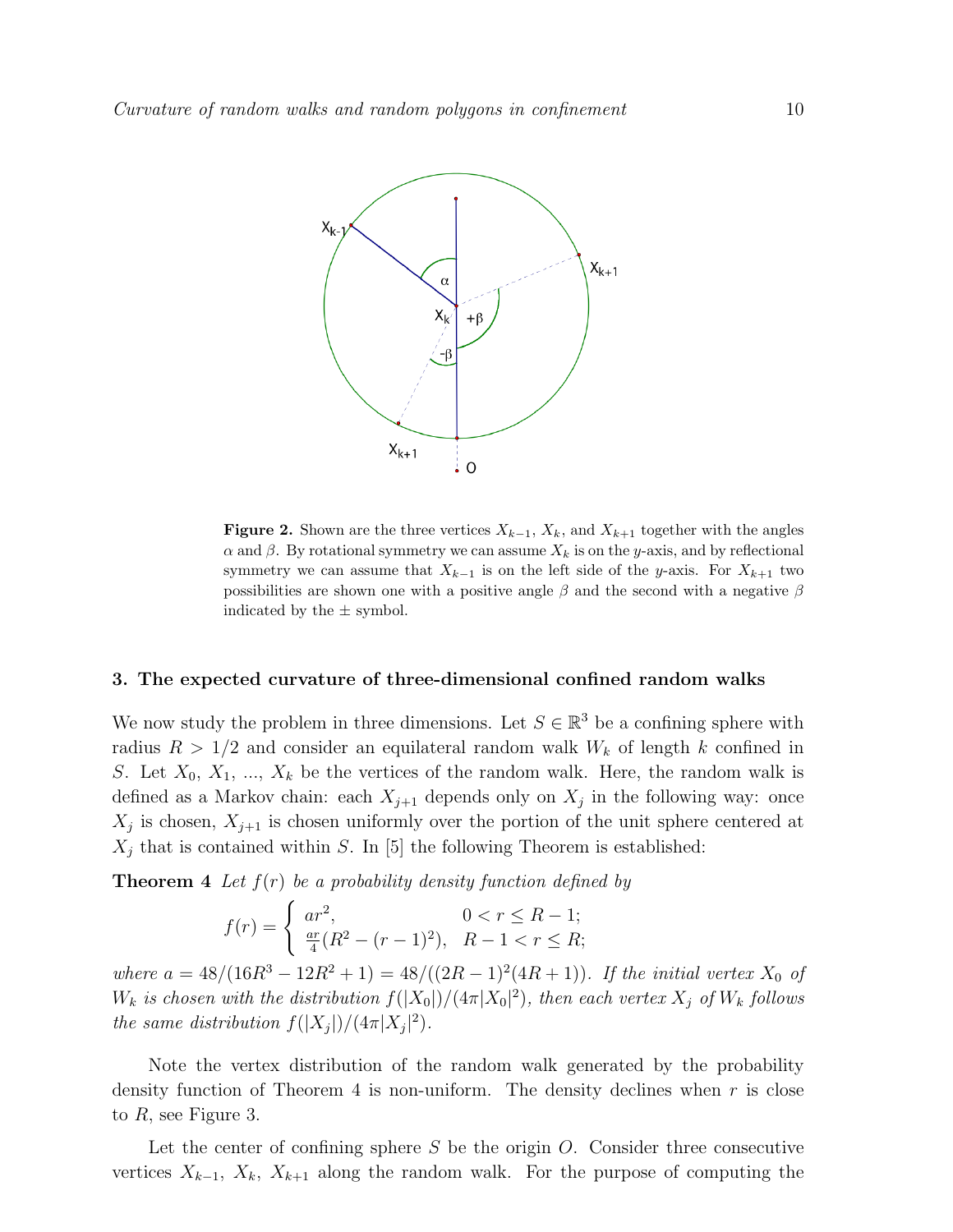

**Figure 3.** The probability density function  $f(r)$  (of  $r = |X|$ ) for  $R = 3$  as defined in Theorem 4. The probability density function  $3r^2/R^3$  of  $r = |X|$  corresponding to the uniform distribution of  $X$  is shown with the dashed line for comparison.

mean curvature at  $X_k$ , without loss of generality we can assume that  $X_k$  is on the non-negative z axis and that the point  $X_{k-1}$  is in the xz plane (since this can be done through rotations and rotations do not change the curvature). Denote  $|X_{k-1}| = s$ ,  $|X_k| = r$ , the angle between  $\overrightarrow{X_{k-1}X_k}$  and  $\overrightarrow{X_kO}$  as  $\alpha \in [0, \pi]$ , the angle between  $\overrightarrow{X_kX_{k+1}}$ and  $\overrightarrow{OX_k}$  as  $\beta \in [0, \pi]$ , and finally the angle between  $\overrightarrow{X_k X_{k-1}}$  and  $\overrightarrow{X_k X_{k+1}}$  as  $\gamma' \in [0, \pi]$ (the curvature at  $X_k$  is then defined by  $\gamma = \pi - \gamma'$ ), see Figure 4. Let  $\tau$  be the angle between the plane  $OX_{k-1}X_k$  and  $OX_kX_{k+1}$ , measured in a clockwise direction starting with the  $OX_{k-1}X_k$  plane so  $\tau \in [0, 2\pi)$ . In fact, by a symmetry argument, it is easy to see that  $\tau \sim U[0, 2\pi)$ . (Note that if the four points O,  $X_{k-1}$ ,  $X_k$  and  $X_{k+1}$  are collinear or coplanar then  $\tau = 0$ .) So if  $X_{k-1}$ ,  $X_k$  have been chosen (with  $X_k$  on the z axis and  $X_{k-1}$  on the xz plane with positive x coordinate), then  $X_{k+1}$  can be determined (generated) by selecting  $\tau$  (uniformly from  $[0, 2\pi)$ ) and  $\beta$  (according to its distribution subject to the chosen r value). Let N be the north pole of the unit sphere  $S_1(X_k)$ centered at  $X_k$  and consider the spherical triangle  $\Delta X_{k-1}X_{k+1}N$  on  $S_1(X_k)$ :  $NX_{k-1}$ has arc length  $\alpha$ ,  $NX_{k+1}$  has arc length  $\beta$ ,  $X_{k-1}X_{k+1}$  has arc length  $\gamma'$  and the angle opposite to  $X_{k-1}X_{k+1}$  is  $\tau$  (see Figure 4 for an illustration). Applying the law of cosines for the sides of a spherical triangle, we have

$$
\cos \gamma' = \cos \alpha \cos \beta + \sin \alpha \sin \beta \cos \tau.
$$
 (9)

The values  $\cos \alpha$  and  $\sin \alpha$  are determined by the values of s and r as

$$
\cos \alpha = \frac{s^2 - 1 - r^2}{2r}
$$
 and  $\sin \alpha = \sqrt{1 - \left(\frac{s^2 - 1 - r^2}{2r}\right)^2}$ .

Substituting this into equation (9) yields

$$
\gamma = \cos^{-1}\left(-\frac{s^2 - 1 - r^2}{2r}\cos\beta - \sqrt{1 - \left(\frac{s^2 - 1 - r^2}{2r}\right)^2}\sin\beta\cos\tau\right).
$$
(10)

Assume that  $X_{k-1}, X_k, X_{k+1}$  are generated in the following order and manner. First  $X_{k-1}$  is generated by choosing  $s = |X_{k-1}|$  according to the distribution  $f(s)$ . Then  $X_k$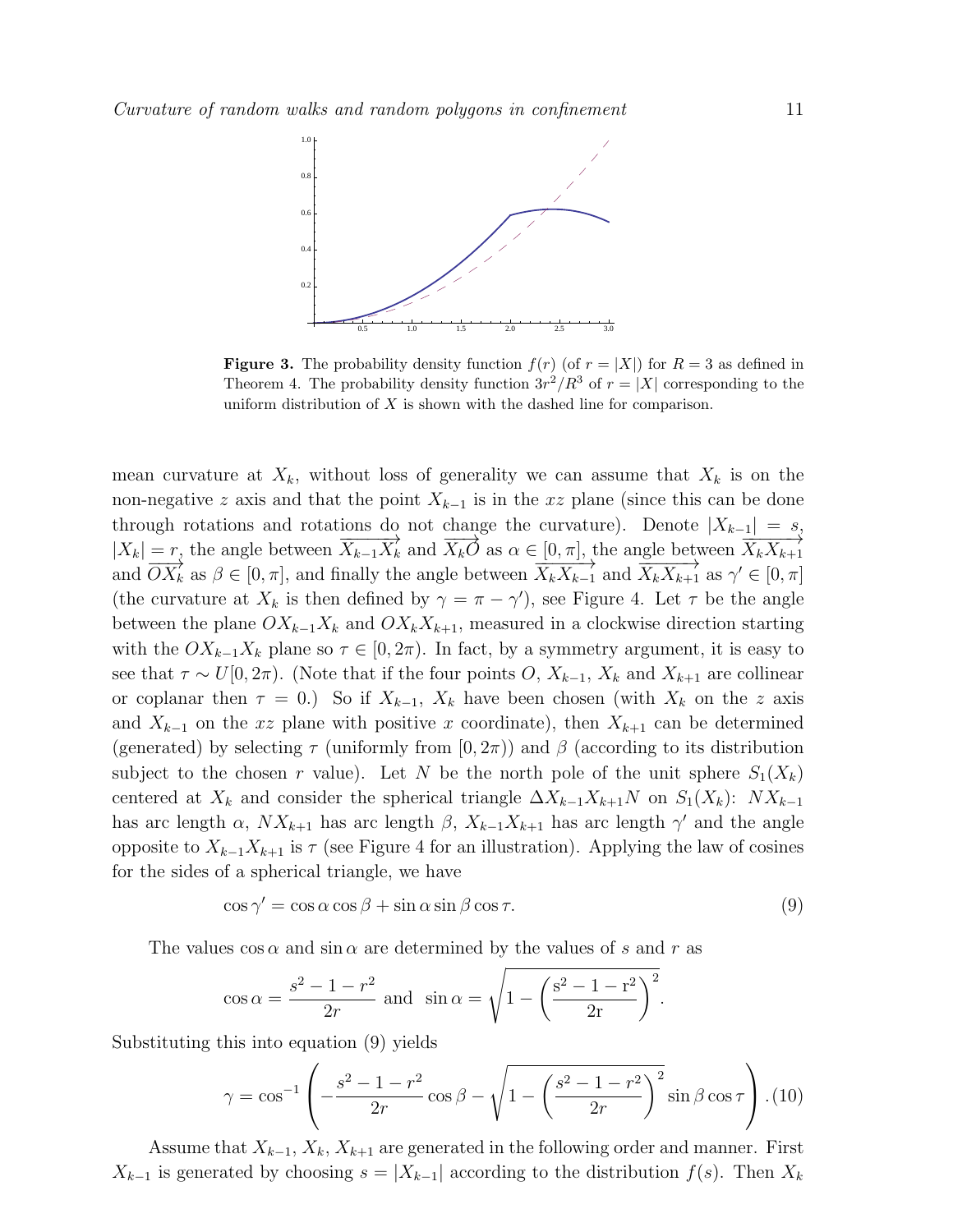

**Figure 4.** Left: An illustration of the angles  $\alpha$  and  $\beta$ ; Right: The top view of the spherical triangle  $\Delta X_{k-1}X_{k+1}N$  where  $X_k$  is directly underneath N.

is chosen by selecting  $r = |X_k|$  according to its distribution  $p(r|s)$  (conditioned to the chosen  $s = |X_{k-1}|$ . By the reflection and rotation symmetry as we mentioned before we can assume that  $X_k$  is on the positive z axis and  $X_{k-1}$  is in the half xz plane with positive x axis direction. We then select the angle  $\tau$  uniformly from  $[0, 2\pi)$ , and finally choose the angle  $\beta$ .  $\beta$  is independent of  $\tau$  but depends on r, so its probability distribution  $k(\beta|r)$  is conditioned by the given  $r = |X_k|$ . In order to obtain the integral form of the mean total curvature  $C_{3,n}(R)$  of a random equilateral walk of n edges that is confined in a sphere of radius R, it is necessary for us to obtain the density functions  $p(r|s)$  and  $k(\beta|r)$  first.

For the unconfined case, it is well known that  $k(\beta|r) = \sin(\beta)/2$  and  $\cos(\beta) \sim$ U[-1, 1] [16]. For the confined case, denote the quantity  $\frac{R^2-1-r^2}{2r}$  $\frac{-1-r^2}{2r}$  by  $z_r$  and we have the following result.

$$
k(\beta|r) = \begin{cases} \frac{\sin \beta}{2}, & \beta \in [0, \pi] \text{ and } z_r \ge 1;\\ \frac{\sin \beta}{1+z_r}, & \beta \in [\cos^{-1}(z_r), \pi] \text{ and } -1 < z_r < 1, \end{cases}
$$
(11)

To see this, assume that  $-1 < z_r < 1$  (so it is necessary that  $R < r + 1$ ), then  $\beta \geq \beta_r = \cos^{-1}(z_r)$  since otherwise  $X_{k+1}$  would be outside of the confining sphere. The portion of the unit sphere centered at  $X_k$  that is within the confining sphere thus has area  $2\pi(\cos\beta_r - \cos\pi) = 2\pi(z_r + 1)$ . Similarly, the portion of the unit sphere centered at  $X_k$  that is within the confining sphere that corresponds to  $\beta_0 \geq \beta \geq \beta_r$  for any  $\beta_0 > \beta_r$  has area  $2\pi(\cos \beta_r - \cos(\beta_0)) = 2\pi(z_r - \cos(\beta_0))$ . Thus the probability for  $X_{k+1}$ (which is equivalent to  $\beta \leq \beta_0$  under the condition that  $\beta \geq \beta_r$ ) to fall into this area is  $(z_r - \cos(\beta_0))/(1 + z_r)$  and the result follows by taking derivative of this with respect to  $\beta_0$  and reset the notation  $\beta_0$  to  $\beta$ .

Finally, the probability density function  $p(r|s)$  is given by the following Lemma. The unconfined version of this Lemma has been shown in [3].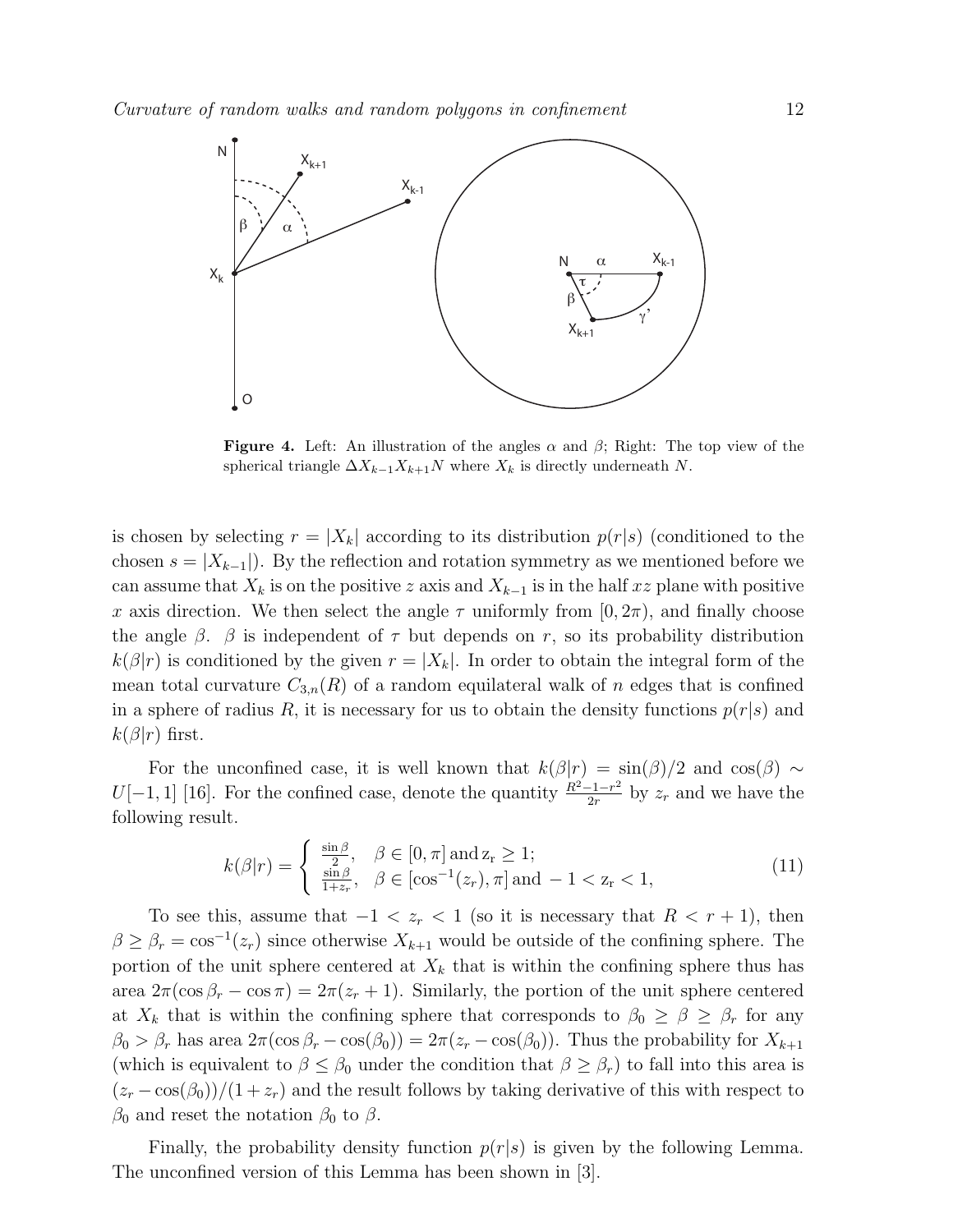**Lemma 1** Let  $X_k$  be uniformly distributed on the portion of the unit sphere centered at  $X_{k-1} \neq O$  (with  $|X_{k-1}| = s$ ) that is within the confining sphere S, and let  $r = |X_k|$ . Then the probability density function  $p(r|s)$  of r is given by

$$
p(r|s) = \begin{cases} r/(2s), & r \in [|s-1|, s+1] \text{ if } s \le R-1; \\ (2r)/(R^2 - (s-1)^2), & r \in [|s-1|, R] \text{ if } s > R-1. \end{cases}
$$

**Proof.** As before, we assume that  $X_{k-1}$  is on the z-axis so  $X_{k-1} = (0, 0, s)$ . Let  $\eta$  be the angle between  $\overrightarrow{X_{k-1}X_k}$  and the positive z-axis  $\overrightarrow{OX_{k-1}}$ , where O is the origin (also the center of the confining sphere S). As we mentioned before,  $\cos \eta$  is uniformly distributed on  $[-1, 1]$  when the confinement condition does not apply. Let us first consider the case  $0 \leq s \leq R-1$ . Simple trigonometric calculations lead to

$$
P(|X_k| \le r) = P(\cos \eta \le \frac{r^2 - 1 - s^2}{2s})
$$
  
= 
$$
\begin{cases} 1, & r > s + 1; \\ \frac{1}{2}(1 + \frac{r^2 - 1 - s^2}{2s}), & |s - 1| \le r \le s + 1; \\ 0, & r < |s - 1|. \end{cases}
$$

It follows that

$$
\frac{dP(|X_k| \le r)}{dr} = \begin{cases} \frac{r}{2s}, & |s - 1| \le r \le s + 1; \\ 0, & \text{otherwise.} \end{cases}
$$

In the case that  $s > R - 1$ , the only difference is now that cos  $\eta$  is uniformly distributed on  $[-1, \frac{R^2 - 1 - s^2}{2g}$  $\frac{-1-s^2}{2s}$ ] instead. So

$$
P(|X_k| \le r) = P(\cos \eta \le \frac{r^2 - 1 - s^2}{2s})
$$
  
= 
$$
\begin{cases} 1, & r > R; \\ \frac{2s}{R^2 - (1-s)^2} (1 + \frac{r^2 - 1 - s^2}{2s}), & |s - 1| \le r \le R; \\ 0, & r < |s - 1|. \end{cases}
$$

The result now follows.

We now have all the pieces needed to write down an integral expression for the curvature of a 3 dimensional random walk, which we now give in the following theorem:

Theorem 5 The expected total curvature of an equilateral random walk (as defined in this section) of n edges that is confined in a sphere of radius R, denoted by  $C_{3,n}(R)$ , is given by the following integral:

$$
C_{3,n}(R) = \frac{n-1}{2\pi} \int_0^R \int_a^b \int_0^{2\pi} \int_0^{\pi} \text{curv}(\beta, \tau, \mathbf{r}, \mathbf{s}) \mathbf{k}(\beta|\mathbf{r}) \mathbf{p}(\mathbf{r}|\mathbf{s}) \mathbf{f}(\mathbf{s}) d\beta d\tau d\mathbf{r} d\mathbf{s},
$$

where  $a = |s - 1|$ ,  $b = \min\{R, s + 1\}$ ,  $\text{curv}(\beta, \tau, r, s) = \cos^{-1}(-z_{r,s} \cos \beta \sqrt{1-z_{\rm r,s}^2}\sin\beta\cos\tau$  and  $z_{r,s}=(s^2-1-r^2)/(2r)$ .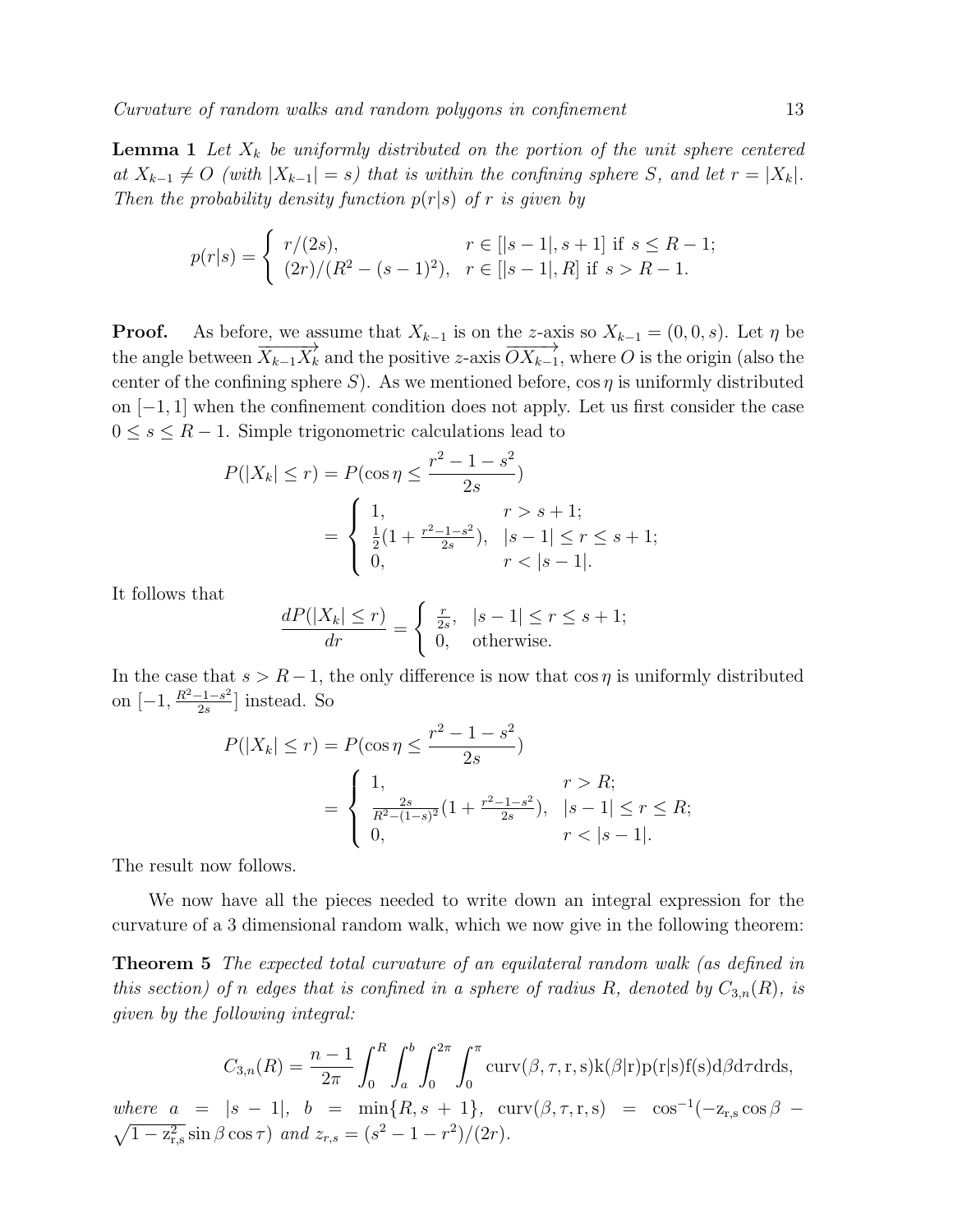#### 4. Numerical results

In this section we want to obtain curvature values that are independent of the length of the random walks. Thus we divide all total curvature values by  $n-1$  and only talk about the mean curvature per turn. Unfortunately the integral forms of  $C_{2,n}(R)$  and  $C_{3,n}(R)$  as given in equations (7), (8) and in Theorems 3 and 5 do not have explicit expressions for most values of R. An exception is the case of  $R = 1$  where Mathematica was able to calculate the integral given in Theorem 3 exactly:

$$
C_{2,n}(1)/(n-1) = \frac{18 - 15\sqrt{3}\pi + 22\pi^2}{9(4\pi - 3\sqrt{3})} \approx 2.31427.
$$

For  $R = 1$ , a numerically simulated 2D random walk of 2,000,000 steps yielded a mean curvature of 2.31419 which is an error of less than  $10^{-4}$ . For  $R = 3$ , a numeric integration of the integrals given in equations (7), (8) and in Theorem 3 resulted in  $C_{2n}(3)/(n-1) \approx 1.6981$  and 1.6979 respectively. A numerically simulated random walk of 1, 000, 000 steps yielded a mean curvature of 1.69945. The results of a simulation of random walks with  $1,000,000$  steps are shown in Figure 5 for R values in the interval  $[0.55, 3]$  with increments of length  $1/20$ . The mean of the absolute value of the difference of the simulation and the numeric integration is approximately 0.00063 for the integral given in equations (7) and (8), and approximately 0.0015 for the integral in Theorem 3. The difference in error is most likely due to difficulty in carrying out the numerical integration. For both integrals we used standard integration methods built into Mathematica. However, we repeated simulations of the random walks of length 1, 000, 000 for a few selected values of R and found that the difference in curvature is of the order ranging between  $10^{-4}$  and  $10^{-3}$  and we observe that the difference between the simulations and the integrals falls into a similar range.



**Figure 5.** Average curvature per turn for radii  $1/2+1/20 \le R \le 3$  with increments of length 1/20. Each data point is obtained by a simulation of a single random walk with 1, 000, 000 steps. The decrease in curvature seems to occur in two different regimes, represented by the linear function  $3.53 - 1.21R$  and the function  $\pi/2 + 0.65/R^{1.5}$ . However the authors do not have a good explanation of this.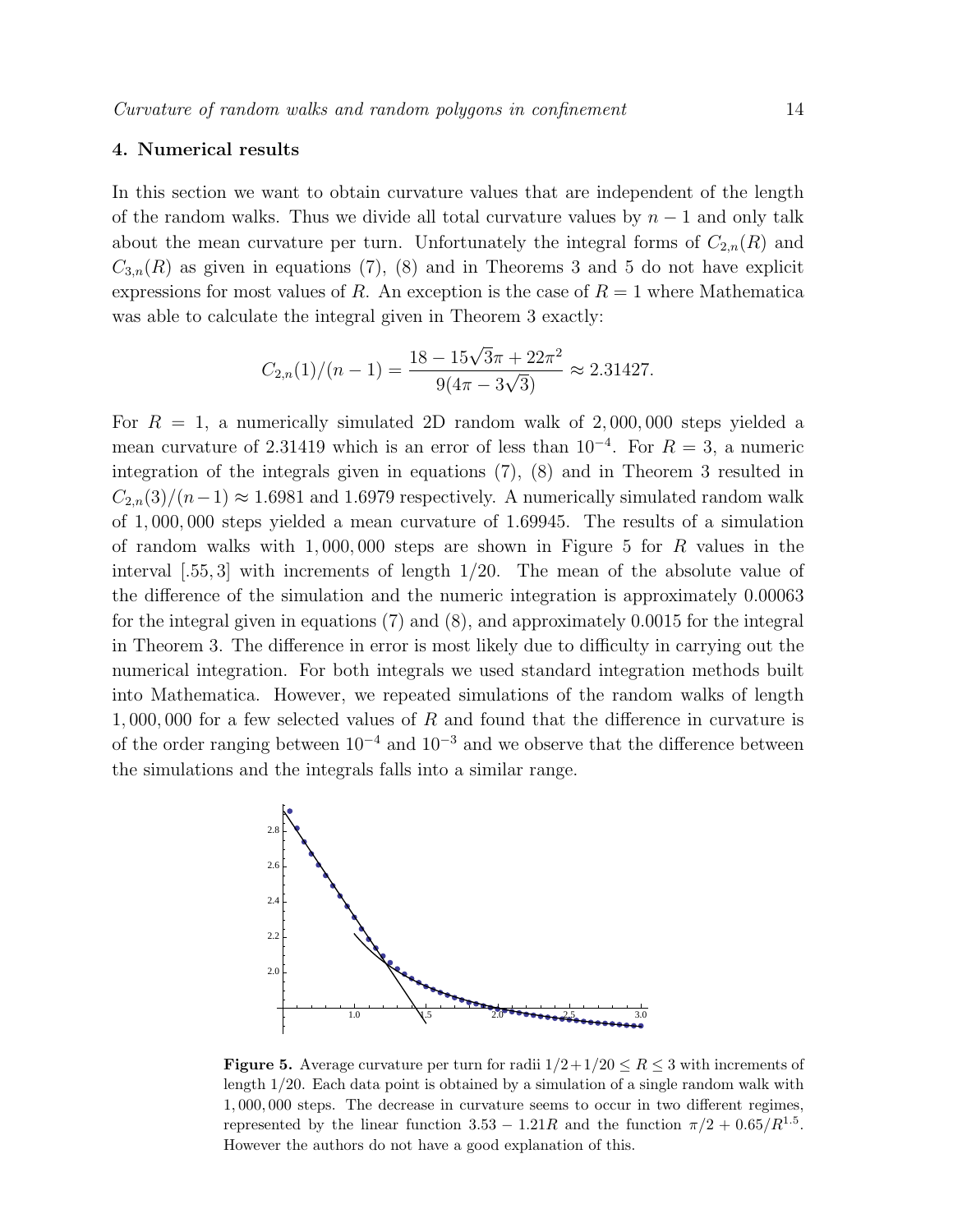In Figure 6 we compare the curvature of two dimensional random walks with three dimensional random walks. As before each data point is based on a single random walk with 1,000,000 steps. The curvature in two dimension is consistently higher than the curvature in three dimensions which is not surprising. Consider a point  $X$  which has distance  $r = |X|$  from the origin. In both the two and three dimensional cases the range of possible curvature angles is the same: the minimal angle of curvature at  $X$  is zero for  $r \leq$ יבי<br>∕  $\sqrt{R^2 - 1}$  and  $\pi - 2\theta_{\text{max}} = \pi - 2\cos^{-1}\left(\frac{1 + r^2 - R^2}{2r}\right)$  $\left(\frac{2-R^2}{2r}\right)$  for  $R \ge r > \sqrt{R^2-1}$ ; the maximal angle is of course  $\pi$  regardless of the distance r. Moreover, if we assume that X is close to the boundary of the confining sphere then we obtain a small angle of curvature at X if the two adjacent vertices along the random walk are also close to the boundary. The percentage of volume close to the boundary (of the total volume) is much smaller in the two dimensional case when compared with the three dimensional case. (For example the volume of points at least .9R away form the origin is 19% in the two dimensional case and 27.1% in the three dimensional case.) This means that the probability to have a small curvature angle at  $X$  is higher in the three dimensional case when compared with the two dimensional case.



**Figure 6.** left: Average curvature per turn for radii  $+1/20 \le R \le 3$  with increments of length  $1/20$  (The 3D data contains additional values for  $R = 0.501$  and  $R = 0.505$ ). The curve with the square markers represents the two dimensional data and the curve with round markers represents the three dimensional data. Right: The difference between the two data sets.

Unfortunately, the multiple integral for  $C_{3,n}(R)$  given in Theorem 5 is even more convoluted than its counterpart in the 2-dimensional case. However it can be numerically approximated by Mathematica using built-in "global adaptive" integration methods. We compared the curvature values obtained by numeric simulation of random walks with the results of numeric integration as shown in Figure 7 together with a graph of the difference between the simulation value (where each data point is based on a single random walk of one million steps) and the integration value. Note that the maximal difference between the two data sets shown in Figure 7 is reasonable except that there are larger differences close to radii of  $1/2$  and of  $3/2$ . The mean of the absolute value of the difference over the data sets is approximately 0.003. While the larger error close to the minimal value of  $R = 1/2$  may be due to numerical instability (both in the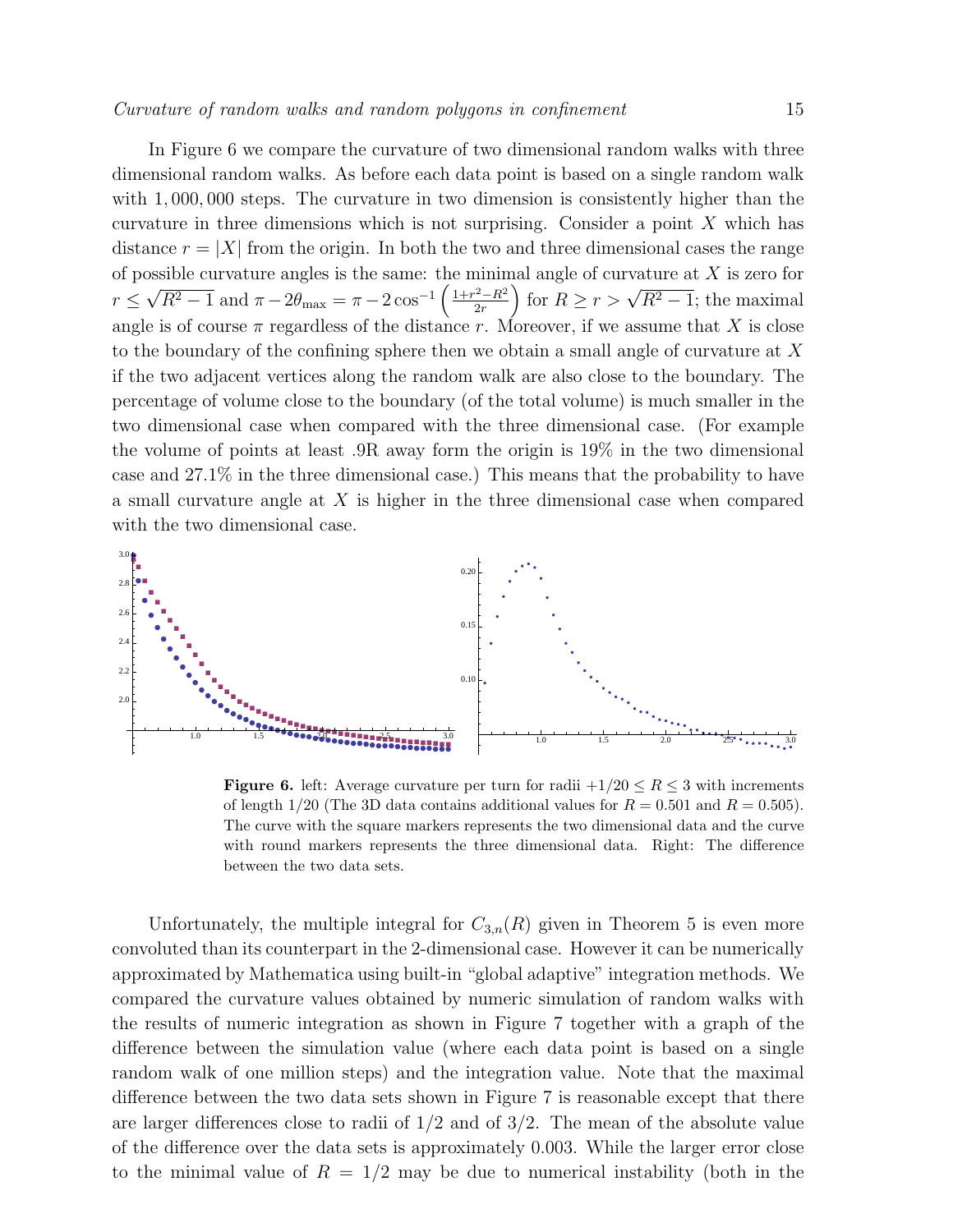integral and the random walk), the authors currently have no explanation why there is an instability for these R values close to  $3/2$ .



Figure 7. Left: The three dimensional data of Figure 6 together with data generated by numerical integration. Due to numerical instability the additional values of  $R = 0.51$ and  $R = 0.505$  are omitted for the integration. The squares represent the data points obtained by simulation of the walk and the circles represent the results of numerical integration. However, the difference can only be seen for  $R$  values around 1.5. Also shown is the function  $\pi/2 + 0.5/\mathrm{x}^{1.6}$  which fits the data reasonable well. Right: The difference between the simulation and the numerical integration.

#### 5. Future work and open questions

We will conclude this paper with some rather detailed discussion concerning the mean curvature of a confined random polygon and some open questions for potential future studies. Having seen the results concerning the confined random walks, one cannot help but to ask: what about the confined random polygons? How does the average curvature per vertex of a confined random polygon compare with the average curvature per vertex of a confined random walk? In [10] it was shown that an unconfined random polygon of length n has a mean total curvature of  $\pi n/2+3\pi/8$  for large n, thus the mean curvature per vertex of a long random polygon is about  $\pi/2 + 3\pi/(8n)$ , which is slightly larger than the mean curvature per vertex of a random walk (which is exactly  $\pi/2$ ). Notice that a key fact that enabled us to derive the integral forms of the mean curvature for the confined random walks is that the random walks defined here have the property that every vertex has the same distribution hence the mean total curvature can be derived locally at any given vertex (except the first and the last). Unfortunately, for the several algorithms which created confined random polygons that have been introduced and studied (see  $[3, 4, 5]$ ), that is not the case. Consequently, it is not possible to derive an integral form for the mean total curvature of these confined random polygons and we were only able to carry out some numerical studies. However, the results from the confined random walks provided excellent bench marks for comparison. Figure 8 shows the earlier data of Figure 7 compared with the curvature of a polygon. The polygon data is based on random polygons generated using the methods of [4]. Basically, in this method, the random polygons can be thought of as being generated with their starting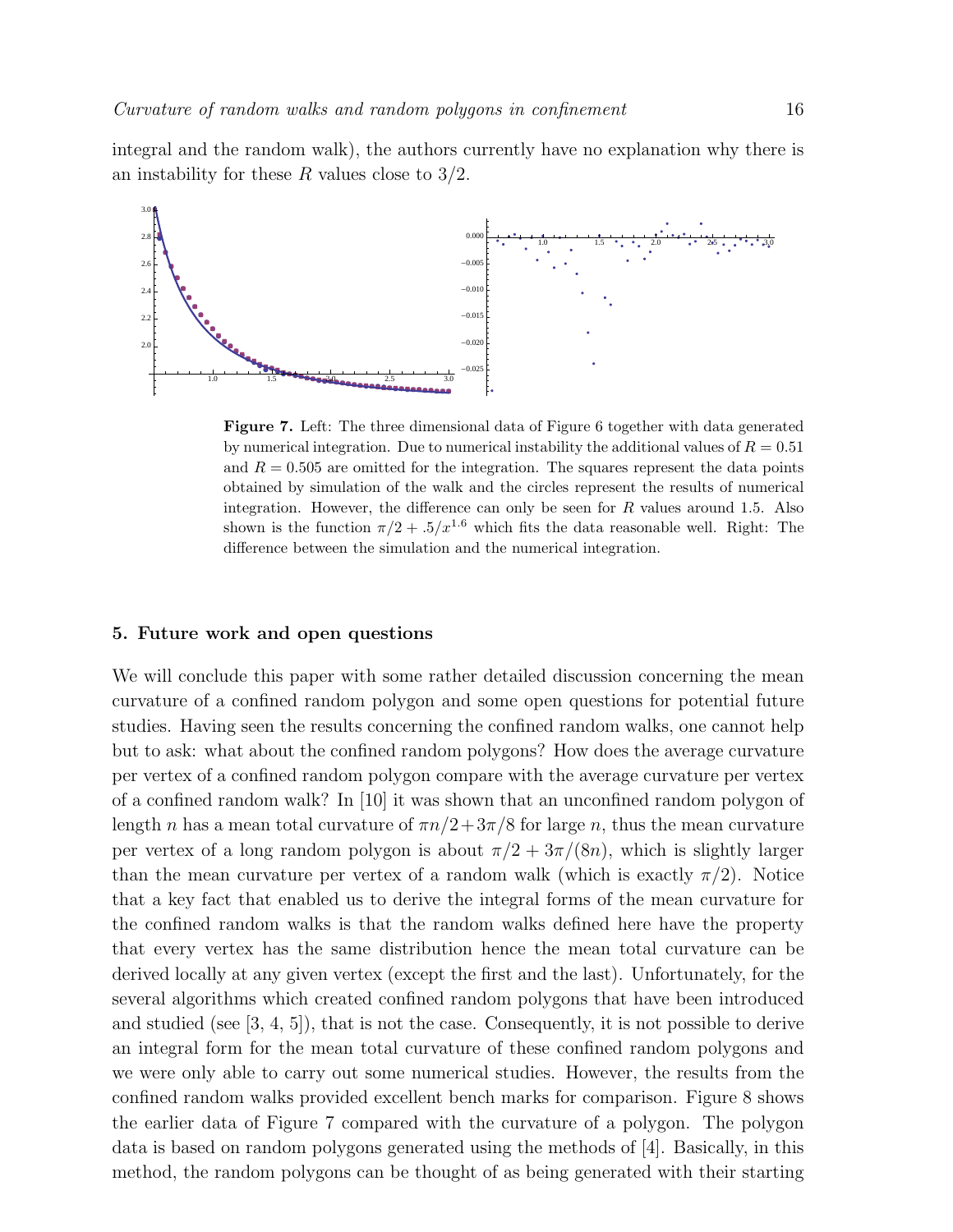points fixed at the origin (that is,  $X_0 = O$ ) and with no confinement, but only those that are contained in the confining sphere  $S$  are kept. Of course, it would be very time consuming to generate the confined random polygons in this naive way. Much faster algorithms were developed in [4]. Each of the data points are based on the average of 10, 000 polygons of 60 edges. However, only data for selected radii is available due to the computational difficulties in generating the random polygons. In addition, the algorithm of [4] assumes that the polygons start (and end) at the origin and thus the confinement radius cannot be less than one. For each random polygon let the total curvature be  $T_p$ . We then computed the mean of the values  $(T_p - 3\pi/8)/60$  to compare with the mean curvature per vertex for the random walks under the corresponding confinement radii.



Figure 8. The data of Figure 7 of random walks (small circles) together with the data of length 60 random polygons (big circles).

As we can see the two data sets are surprisingly similar. It is surprising since we have good reasons to expect more significant differences. First, all random polygons start and end at the origin. Thus for larger radii polygons with a small number of segments might experience little or no confinement - which would not be the case for random starting points leading to some bias towards non-confinement for the larger radii. Second, for large length  $n$  the vertex distribution for the random polygons generated with the methods in [4] does not approach the vertex density of the random walks as shown in Figure 3. Thus it would be really interesting to see the more general  $(T_p - 3\pi/8)/n$  behavior for much larger n values. Should  $(T_p - 3\pi/8)/n$  behave like its counterparts in the confined random walks, then it may be telling us something intrinsic about the nature of confinement that is less dependent on how the polygons/walks are generated.

We shall now end our paper with several open questions for potential future work in this direction.

1. Torsion is another geometric quantity that in some sense is similar to curvature. For an unconfined random walk the average torsion value is also  $\pi/2$  per vertex just as for curvature. Preliminary studies have shown that confinement decreases torsion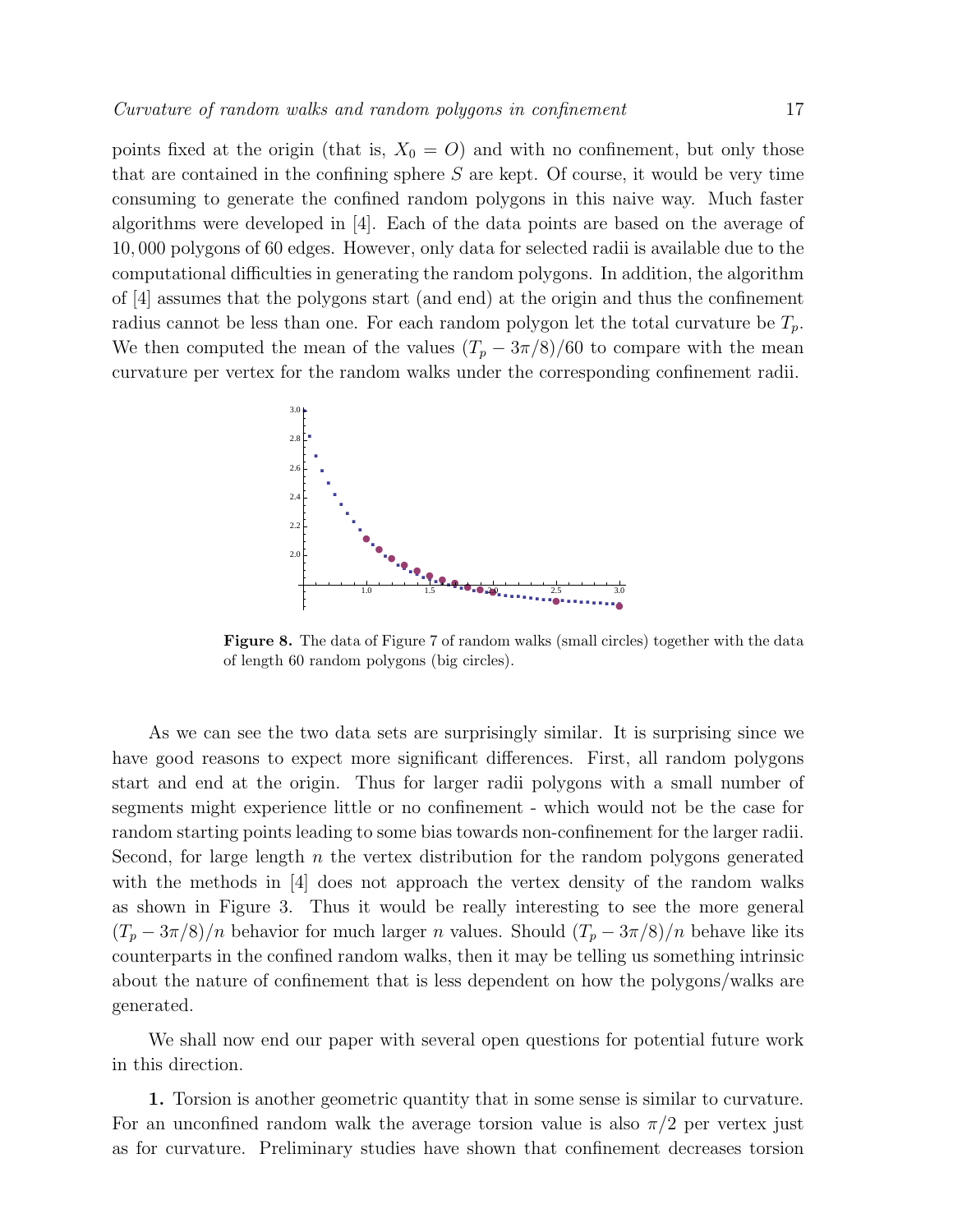somewhat for R values close to  $1/2$  to  $\pi/3$ . Is it possible to do a similar analysis with torsion as it is done here for curvature?

2. The functions we obtained here for the expected curvature of random walks are complicated due to the convoluted integrals. Is this due to the particular ways the random walks are defined, or is it something that is due to the nature of the confinement?

3. Random polygons can be generated in different ways, see [5]. Depending on the generation process we obtain random polygons that have different vertex densities and thus random polygons that may have slightly different behavior in their curvature. Is it possible to quantify these differences?

4. What is the effect of knotting on the curvature of random polygons. For example, if we consider the 60-step polygons generated with radius  $R = 1$  (i.e the left most small data point in Figure 8), then these polygons are highly knotted. In fact almost all of them will represent knots outside the knot table (i.e. with more than 16 crossings). For these highly confined polygons is it true that the more complex knotted polygons have higher curvature?

#### Acknowledgments

This work is supported in part by NSF Grants #DMS-0920880 and #DMS-1016460 (Y Diao), and by NSF grant  $#DMS-1016420$  (C. Ernst, A. Montemayor and U. Ziegler).

#### References

- [1] Arsuaga J, Borgo B, Diao Y and Scharein R 2009, The Growth of the Average Crossing Number of Equilateral polygons in Confinement, J. Phys. A: Math. Theor 42 465202.
- [2] Diao Y, Dobay A, Kusner R, Millett K and Stasiak A 2003, The Average Crossing Number of Equilateral Random Polygons, J. Phys A: Math. Theor,  $36(46)$ , 11561–74.
- [3] Diao Y, Ernst C, Montemayor A and Ziegler U 2011, Generating equilateral random polygons in confinement, J. Phys. A: Math. Theor., 44 405202.
- [4] Diao Y, Ernst C, Montemayor A and Ziegler U 2012, Generating equilateral random polygons in confinement II, J. Phys. A: Math. Theor.,  $45\,275203$ .
- [5] Diao Y, Ernst C, Montemayor A and Ziegler U 2012, Generating equilateral random polygons in confinement III, J. Phys. A: Math. Theor., 45 465003.
- [6] Dobay A, Dubochet J, Millett K, Sottas P-E and Stasiak A 2003, Scaling behavior of random knots, Proc Natl Acad Sci USA 100 (10) 5611–5.
- [7] Doi M and Edwards S F, The theory of polymer dynamics, Oxford University Press, 1986.
- [8] Flory P, Principles of Polymer Chemistry, Cornell University Press, 1953.
- [9] De Gennes P G, Scaling Concepts in Polymer Physics, Cornell University Press, Ithaca and London, 1979.
- [10] Grosberg A Y 2008, Total Curvature and Total Torsion of a Freely Jointed Circular Polymer with  $n >> 1$  Segments, Macromolecules 41 4524–7.
- [11] Jardine P J and Anderson D L 2006, DNA packaging in double-stranded DNA phages, The bacteriophages, Ed. Richard Calendar, Oxford University Press, 49–65.